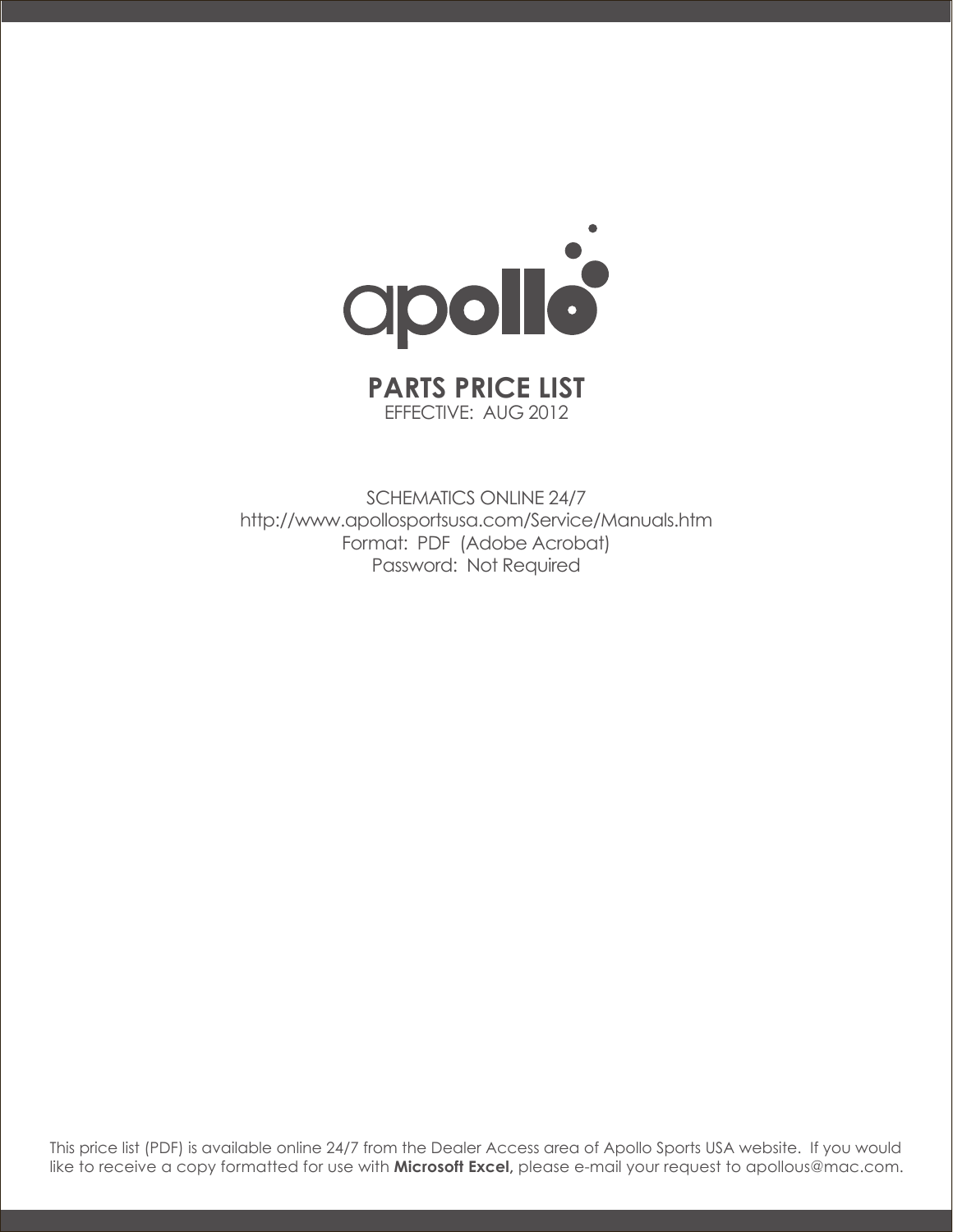| Item No. (SKU) | <b>Item Description</b>              | Price  |
|----------------|--------------------------------------|--------|
| 112-02-00-002  | moisture wick 105 (42mm)             | 18.00  |
| 112-02-00-003  | moisture wick 07/10/biof (47mm)      | 18.00  |
| 112-02-80-002  | charcoal filter 105                  | 15.00  |
| 112-02-80-003  | char filter biof/biomc/107/110       | 15.00  |
| 112-03-00-000  | kit filter 3 / wick 1 (105)          | 50.00  |
| 112-03-00-001  | kit filter 3 / wick 1 (biof/107/110) | 50.00  |
| 112-98-00-013  | Adapt 3/8 to 1/2" for bfilter B      | 20.00  |
| 118-10-00-001  | LP test gauge                        | 100.00 |
| 118-40-00-005  | mouthpiece reg                       | 10.00  |
| 118-40-00-015  | mthpc w/ tie stay (regulator)        | 10.50  |
| 118-40-00-016  | mthpc reg pres Black                 | 10.00  |
| 118-99-SK-101A | use no. 1SK-09-01-101 or -102        | N/A    |
| 118-99-SK-105A | use no. 1SK-09-01-105                | N/A    |
| 118-99-SK-107A | use no. 1SK-09-01-107                | N/A    |
| 118-99-SK-110  | use no. 1SK-09-01-110                | N/A    |
| 118-99-SK-120  | use no. 1SK-09-01-120                | N/A    |
| 118-99-SK-BIO  | use no. 1SK-09-02-BIO                | N/A    |
| 118-99-SK-E2BA | use no. 1SK-09-02-ECD                | N/A    |
| 118-99-SK-P2BA | use no. 1SK-09-02-PRB                | N/A    |
| 118-99-SK-P2SA | use no. 1SK-09-02-PRS                | N/A    |
| 137-00-00-001  | weight pocket - ex2000 99            | 10.00  |
| 168-02-80-000  | snorkel holder - cl                  | 6.50   |
| 168-20-00-010  | snorkel holder - ed                  | 10.00  |
| 168-20-80-010  | snorkel holder - dry, pres & bioflex | 15.00  |
| 178-70-00-015  | lens pr $It -1.5$                    | 30.00  |
| 178-70-00-020  | lens pr It -2.0                      | 30.00  |
| 178-70-00-025  | lens pr It -2.5                      | 30.00  |
| 178-70-00-030  | lens pr It $-3.0$                    | 30.00  |
| 178-70-00-035  | lens pr It $-3.5$                    | 30.00  |
| 178-70-00-040  | lens pr $It -4.0$                    | 30.00  |
| 178-70-00-045  | lens pr $It -4.5$                    | 30.00  |
| 178-70-00-050  | lens pr $It -5.0$                    | 30.00  |
| 178-70-00-055  | lens pr $It -5.5$                    | 30.00  |
| 178-70-00-060  | lens pr It $-6.0$                    | 30.00  |
| 178-70-00-065  | lens pr $It -6.5$                    | 30.00  |
| 178-70-00-070  | lens pr It $-7.0$                    | 30.00  |
| 178-70-00-075  | lens pr It -7.5                      | 30.00  |
| 178-70-00-080  | lens pr It -8.0                      | 30.00  |
| 178-70-00-115  | lens pr $rt -1.5$                    | 30.00  |
| 178-70-00-120  | lens pr $rt -2.0$                    | 30.00  |
| 178-70-00-125  | lens pr rt -2.5                      | 30.00  |
| 178-70-00-130  | lens pr $rt -3.0$                    | 30.00  |
| 178-70-00-135  | lens pr rt -3.5                      | 30.00  |
| 178-70-00-140  | lens pr $rt -4.0$                    | 30.00  |
| 178-70-00-145  | lens pr $rt -4.5$                    | 30.00  |
| 178-70-00-150  | lens pr $rt - 5.0$                   | 30.00  |
| 178-70-00-155  | lens pr $rt - 5.5$                   | 30.00  |
| 178-70-00-160  | lens pr rt -6.0                      | 30.00  |
| 178-70-00-165  | lens pr rt -6.5                      | 30.00  |
| 178-70-00-170  | lens pr $rt -7.0$                    | 30.00  |
| 178-70-00-175  | lens pr $rt -7.5$                    | 30.00  |
| 178-70-00-180  | lens pr rt -8.0                      | 30.00  |
| 178-80-00-015  | lens ed $lt/rt - 1.5$                | 30.00  |
| 178-80-00-020  | lens ed lt/rt -2.0                   | 30.00  |
| 178-80-00-025  | lens ed $lt/rt -2.5$                 | 30.00  |
| 178-80-00-030  | lens ed lt/rt -3.0                   | 30.00  |
| 178-80-00-035  | lens ed lt/rt -3.5                   | 30.00  |
| 178-80-00-040  | lens ed $lt/rt -4.0$                 | 30.00  |
| 178-80-00-045  | lens ed $lt/rt -4.5$                 | 30.00  |
| 178-80-00-050  | lens ed $lt/rt - 5.0$                | 30.00  |
| 178-80-00-055  | lens ed $lt/rt - 5.5$                | 30.00  |
| 178-80-00-060  | lens ed lt/rt -6.0                   | 30.00  |
| 178-80-00-065  | lens ed lt/rt -6.5                   | 30.00  |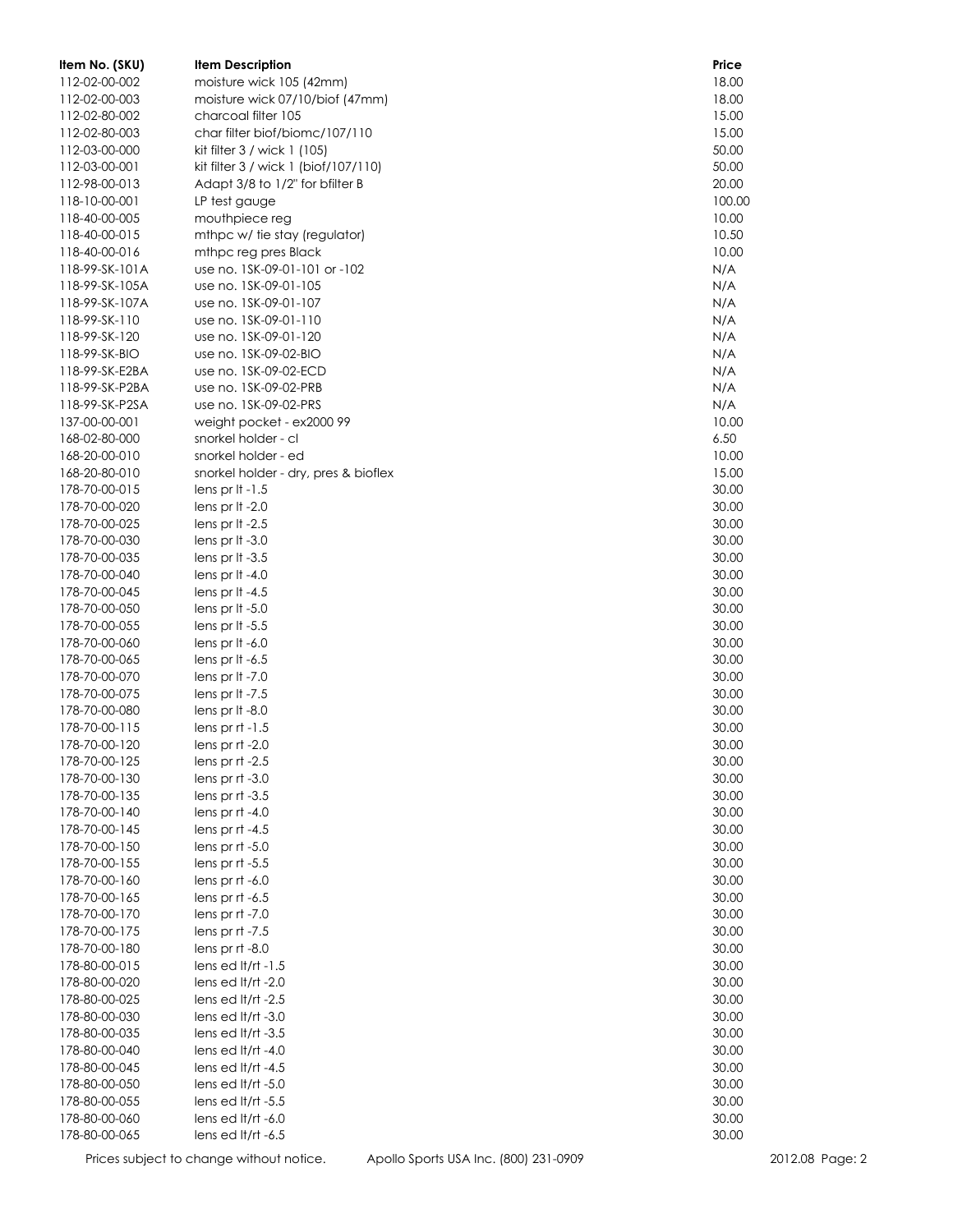| Item No. (SKU)             | <b>Item Description</b>                                                                                         | Price           |
|----------------------------|-----------------------------------------------------------------------------------------------------------------|-----------------|
| 178-80-00-070              | lens ed It/rt $-7.0$                                                                                            | 30.00           |
| 178-80-00-075              | lens ed It/rt $-7.5$                                                                                            | 30.00           |
| 178-80-00-080              | lens ed $lt/rt -8.0$                                                                                            | 30.00           |
| 179-02-00-010              | strap clr silicone                                                                                              | 24.00           |
| 179-02-80-010              | strap bk silicone                                                                                               | 24.00           |
| 179-03-80-010              | strap bk biomask                                                                                                | 14.00           |
| 192-81-80-010              | light & adapt $x$ 1 (bmetpro)                                                                                   | 275.00          |
| 195-82-00-001              | battery w/plug (av1) 12V/24A                                                                                    | 500.00          |
| 195-83-00-001(20)          | Batt Ni-MH 24V/20A                                                                                              | 1,300.00        |
| 195-83-00-002              | spare chrgr AV2/E Ni-MH battry                                                                                  | 250.00          |
| 195-83-00-013              | spare chrger AV2/2E sla battry                                                                                  | 225.00          |
| 195-83-00-041              | SLA 10a24v(2x12v) AV2 # All                                                                                     | 425.00          |
| 195-83-00-051              | SLA 13a24v(2x12v) AV2 #200569+                                                                                  | 450.00          |
| 195-83-00-L10              | use no. 195-83-00-041                                                                                           | N/A             |
| 195-83-00-L13              | use no. 195-83-00-051                                                                                           | N/A             |
| 195-83-00-N20              | use no. 195-83-00-020                                                                                           | N/A             |
| 195-99-NI-020              | Charger & Battery NiMH24V/20A                                                                                   | 1,500.00        |
| <b>SERVICE /ORING KITS</b> | HP Seat, HP Diaphragm(s), and in some cases HP filter sold separately. See p. 16-18 for list of kit components. |                 |
| <b>IMPORTANT NOTE:</b>     | HP Seat(3Yr) 310-01-03-201, HP Diaphragm(3Yr) 310-39-80-105 & HP Bucket Filter(clean/reuse) 399-08-00-412       |                 |
| 1SK-09-01-101              | Serv Kit 1st Stage 101                                                                                          | 12.00           |
| 1SK-09-01-102              |                                                                                                                 | 16.00           |
|                            | Serv Kit 1st Stage 102 & 102(1994+)                                                                             |                 |
| 1SK-09-01-105              | Serv Kit 1st Stage 105                                                                                          | 46.00<br>46.00  |
| 1SK-09-01-107              | Serv Kit 1st Stage 107                                                                                          |                 |
| 1SK-09-01-110              | Serv Kit 1st Stage 110                                                                                          | 42.00           |
| 1SK-09-02-BAS              | Serv Kit 2nd Stage BAS                                                                                          | 16.00           |
| 1SK-09-02-BIO              | Serv Kit 2nd Stage Bio                                                                                          | 16.00           |
| 1SK-09-02-ECD              | Serv Kit 2nd Stage Ecodiver                                                                                     | 40.00           |
| 1SK-09-02-PRB              | Serv Kit 2nd Stage PresBalance                                                                                  | 42.00           |
| 1SK-09-02-PRS              | Serv Kit 2nd Stage Pres Std                                                                                     | 16.00           |
| 1SK-09-02-PRX              | Serv Kit 2nd Stage Pres Ex2000                                                                                  | 42.00           |
| 1SK-09-1X-110              | Serv Kit 1st Stage 110 NRX                                                                                      | 72.00           |
| 1SK-09-1X-210              | Serv Kit 1st Stage 210 NRX                                                                                      | 40.00           |
| 1SK-09-1X-230              | Serv Kit 1st Stage 230 NRX                                                                                      | 60.00           |
| 1SK-09-1X-320              | Serv Kit 1st Stage 320 NRX                                                                                      | 26.00           |
| 1SK-09-BF-12B              | O-ring Kit Bio-Filter 1/2"                                                                                      | 10.00           |
| 1SK-09-BF-38B              | O-ring Kit Bio-Filter 3/8"                                                                                      | 10.00           |
| 1SK-09-MF-012              | O-ring Kit Bio-Mic Filter 1/2                                                                                   | 10.00           |
| 1SK-09-MF-038              | O-ring Kit Bio-Mic Filter 3/8                                                                                   | 10.00           |
| 1SK-09-XD-320              | Serv Kit 1st Stage 320 NRX DIN                                                                                  | 42.00           |
| 201-85-04-070              | use 2185004072                                                                                                  | N/A             |
| 210-00-70-000              | diaphragm (wt silicone)                                                                                         | 26.00           |
| 210-01-00-012              | push rod assy                                                                                                   | 10.00           |
| 210-01-00-014              | valve seat & carrier assy                                                                                       | 26.00           |
| 210-01-00-050              | balance chamber 101-2-5-7-8                                                                                     | 14.00           |
| 210-20-21-201              | cover b pr fpk                                                                                                  | 11.00           |
| 210-20-23-501              | cover b pr fyl                                                                                                  | 11.00           |
| 210-20-24-501              | cover b pr fgn                                                                                                  | 11.00           |
| 210-20-56-001              | cover b pr blu                                                                                                  | 11.00           |
| 210-20-70-001              | cover b pr wt                                                                                                   | 11.00           |
| 210-20-80-001              | cover b pr bk                                                                                                   | 11.00           |
| 210-20-81-001              | exhaust tee assy octo                                                                                           | 20.00           |
| 210-20-81-002              | exhaust T ed                                                                                                    | 20.00           |
| 210-20-81-003              | exhaust tee assy primaryPR                                                                                      | 20.00           |
| 210-20-81-004              | exhaust tee assy primaryPR                                                                                      | 20.00           |
| 210-21-80-001              | top cvr bk (pr bal)                                                                                             | 11.00           |
| 212-02-00-100              | cap w/ one way fill cap 3/8 OWV                                                                                 | 56.00           |
| 212-02-00-110              | cap w/ one way fill cap 1/2 OWV                                                                                 | 56.00           |
| 212-03-00-000              | DIN adapter (320)                                                                                               | 144.00          |
| 212-20-80-000              | yoke screw (110,120,210,220)                                                                                    | 18.00           |
| 218-50-04-061              | LP hose w/ ball joint 70cm                                                                                      | 98.00           |
| 218-50-04-072              | hose w/ ball joint 70 CM                                                                                        | 99.00           |
| 218-50-04-090              | LP hose w/ ball joint 90 cm bk                                                                                  | 99.00           |
| 218-50-06-090              | LP hose w/ ball joint 90 cm YL                                                                                  | 99.00           |
|                            | Prices subject to change without notice.<br>Apollo Sports USA Inc. (800) 231-0909                               | 2012.08 Page: 3 |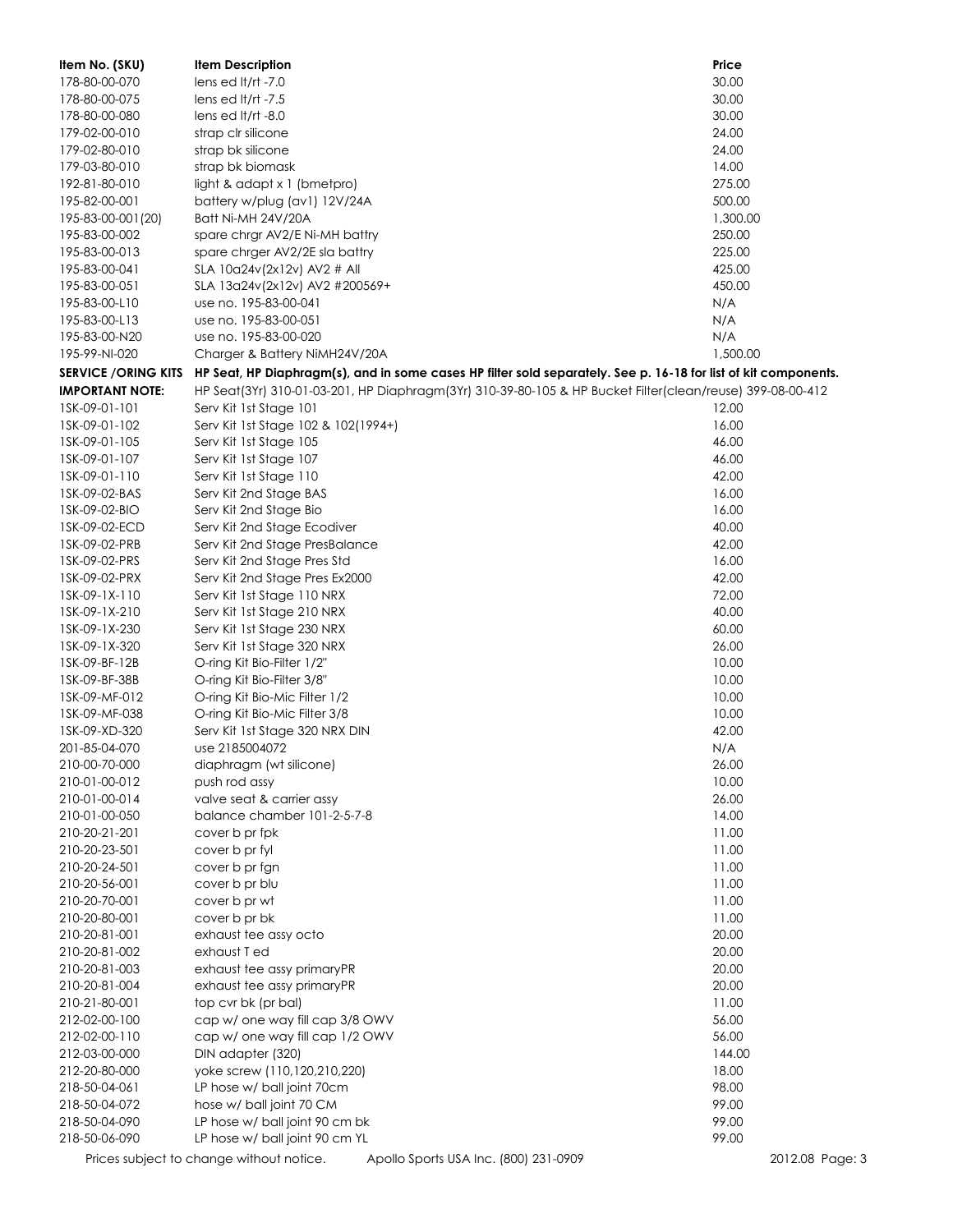| Item No. (SKU)                 | <b>Item Description</b>              | Price        |
|--------------------------------|--------------------------------------|--------------|
| 227-11-00-001                  | swivel assy (w/2 o-rings)            | 5.00         |
| 227-11-00-011                  | swivel assy (NX gauge)               | 8.50         |
| 227-21-00-000                  | lens assy                            | 18.00        |
| 228-80-00-330                  | vel strap A .875" w/ ss buckle       | 15.00        |
| 228-80-00-340                  | vel strap B 1" w/ ss buckle          | 15.00        |
| 228-80-80-330                  | wrist strap ac40                     | 15.00        |
| 230-01-80-109                  | qv assy w/wire (apjpn bc)            | 29.00        |
| 230-02-50-107                  | push button-inflate                  | 10.00        |
| 230-02-80-001                  | pull knob assy #4-10                 | 27.00        |
| 230-39-80-060                  | LP hose/BC 60cm                      | 60.00        |
| 230-60-00-010                  | seat assy - ds                       | 7.00         |
| 238-22-00-000                  | knob assy (TL 1/2)                   | 32.00        |
| 240-00-00-002                  | ex inlet valve assy                  | 160.00       |
| 240-00-00-015                  | ex exhaust assy                      | 78.00        |
| 240-00-00-019                  | ex foot valve assy                   | 50.00        |
| 240-00-00-025                  | locking foot valve assy              | 50.00        |
| 240-00-00-119                  | cover - ex foot valve                | 9.00         |
| 240-01-00-014                  | shaft - exhaust valve                | 25.00        |
| 250-01-00-001                  | spring 250mm (M kit/ XS fins)        | 16.00        |
| 250-01-00-002                  | spring 300mm (L kit/ M & L fins)     | 16.00        |
| 250-01-00-003                  | spring 275 mm (S fins)               | 16.00        |
| 250-01-00-004                  | spring 325mm (XL kit/ LL fins)       | 16.00        |
| 250-01-00-005                  | spring 350 mm                        | 16.00        |
| 250-20-73-000                  | bio-fin strap w/buckle Igry          | 24.00        |
| 250-20-80-002                  | bio-fin strap w/buckle assy bk       | 24.00        |
| 250-20-80-100                  | fin strap - prestige (limited)       | 24.00        |
| 250-20-80-405<br>250-20-80-412 | use no. 350-20-80-412                | N/A<br>10.00 |
| 260-20-18-040                  | mount 23 mm (cstrap)<br>dry cap assy | 12.00        |
| 260-20-18-041                  | dry cap assy - bio snorkel           | 12.00        |
| 270-20-21-200                  | frame pres fpk                       | 24.00        |
| 270-20-23-500                  | frame pres fyl                       | 24.00        |
| 270-20-24-500                  | frame pres fgn                       | 24.00        |
| 270-20-56-000                  | frame pres blu                       | 24.00        |
| 270-20-70-000                  | frame pres wt                        | 24.00        |
| 270-20-80-000                  | frame pres bk                        | 24.00        |
| 270-34-21-200                  | frame fpk                            | 24.00        |
| 270-34-23-500                  | frame fyl                            | 24.00        |
| 270-34-56-000                  | frame blu                            | 24.00        |
| 270-34-76-000                  | strap buckle assy                    | 10.00        |
| 270-34-80-000                  | frame bk                             | 24.00        |
| 295-09-00-002                  | motor assy 24V/262W (AV2 all)        | 1,400.00     |
| 295-19-00-003                  | Balancer/Wt plate for SLA 10A        | 40.00        |
| 295-20-35-001                  | head assy ylw AV1                    | 500.00       |
| 295-20-35-002                  | lower body asy ylw AV1               | N/A          |
| 295-20-35-011                  | front cvr assy AV2 yellow            | 1,236.00     |
| 295-20-35-012                  | body housing assy AV2 yellow         | 2,642.00     |
| 295-20-55-001                  | head assy blue 01A (av1)             | 770.00       |
| 295-20-55-002                  | lower body asy blu 02-C1             | N/A          |
| 295-20-80-002                  | b/h assy AV1 C2 #1-32                | 384.00       |
| 295-20-80-009                  | prop assy complete AV1 #1-28         | 520.00       |
| 295-20-80-010                  | use no. 395-20-80-026                | N/A          |
| 295-20-80-101                  | prop assy complete AV2 #1-30         | 520.00       |
| 295-20-80-102                  | b/h assy AV2 #1-35                   | 532.00       |
| 295-80-00-000                  | reed switch assy A-32                | 42.00        |
| 295-80-00-001                  | terminal power relay AV1/2           | 8.00         |
| 295-80-00-002                  | power relay wire AV1/2               | 8.00         |
| 295-80-00-003                  | power relay wire AV1/2               | 8.00         |
| 295-80-00-006                  | plug assy (bulkhead) AV1 only        | 30.00        |
| 295-80-00-009                  | water leak sensor AV1                | 64.00        |
| 295-80-00-017                  | socket assy (battery) AV1 only       | 36.00        |
| 295-80-00-020                  | skt assy 10A SLA AV2/ clip on        | 36.00        |
| 295-80-00-021                  | plug assy (av2 sla charger)          | 30.00        |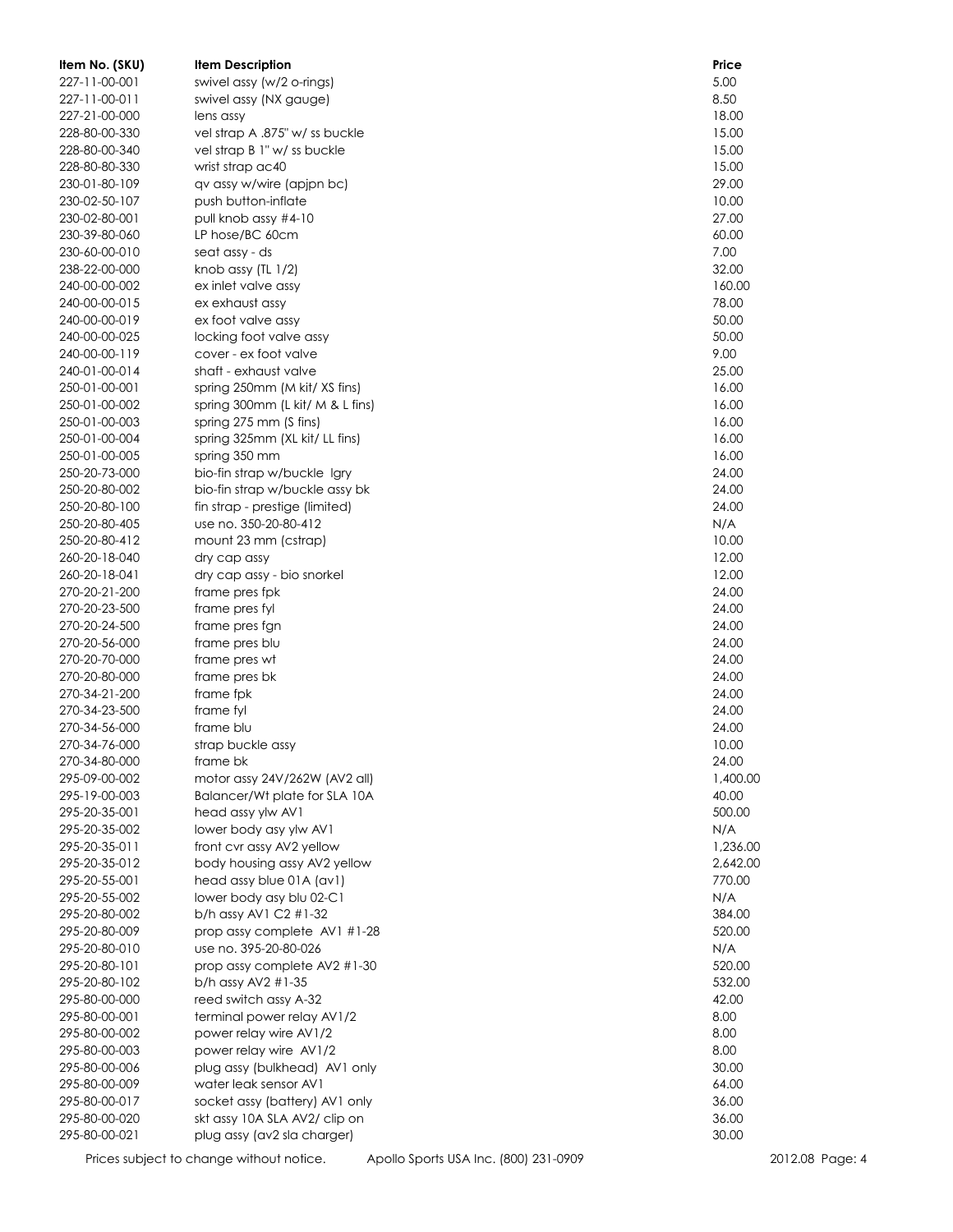| Item No. (SKU)                 | <b>Item Description</b>              | Price         |
|--------------------------------|--------------------------------------|---------------|
| 295-80-00-022                  | water leak sensor AV2 BH             | 66.00         |
| 295-80-00-023                  | plug assy AV2 only bulkhead 02       | 30.00         |
| 295-80-00-024                  | see 295-80-00-124                    | N/A           |
| 295-80-00-025                  | skt assy AV2 NiMH (housing, no wire) | 30.00         |
| 295-80-00-026                  | connect holder A rd/blu AV2          | 22.00         |
| 295-80-00-027                  | connect holder A ylw/wht AV2         | 22.00         |
| 295-80-00-029                  | skt assy 13A SLA AV2/screw on        | 36.00         |
| 295-80-00-039                  | connecting wire assy                 | 34.00         |
| 295-80-00-124                  | circuit assembly AV2 HA49 (new, mag) | 190.00        |
| 295-81-00-015                  | power relay assy                     | 52.00         |
| 295-81-00-017                  | spare charger AV1 (unvrsal06)        | 325.00        |
| 295-81-00-021                  | charger see 195-83-00-013            | N/A           |
| 296-50-80-001                  | strap adjuster assy                  | 5.00          |
| 309-03-00-001                  | valve driver                         | 86.00         |
| 310-01-01-001                  | stablizing pin                       | 3.00          |
| 310-01-01-101                  | plug A 3/8 AV2                       | 8.50          |
| 310-01-01-901                  | plugA 3/8 port                       | 8.50          |
| 310-01-01-903                  | plug c 7/16 HP port                  | 10.00         |
| 310-01-01-904                  | plug b 1/2 LP port                   | 10.00         |
| 310-01-03-024                  | valve seat carrier                   | 10.00         |
| 310-01-03-025                  | locknut                              | 7.50          |
| 310-01-03-061                  | spring pad                           | 7.50<br>28.00 |
| 310-01-03-063<br>310-01-03-064 | HP module<br>use no. 310-01-03-201   | N/A           |
| 310-01-03-065                  | balance chamber                      | 14.00         |
| 310-01-03-066                  |                                      | 17.00         |
| 310-01-03-073                  | yoke retainer<br>chamber spacer      | 15.50         |
| 310-01-03-076                  | nut                                  | 9.00          |
| 310-01-03-077                  | shaft                                | 9.00          |
| 310-01-03-078                  | bonnet                               | 10.00         |
| 310-01-03-079                  | screw                                | 4.70          |
| 310-01-03-089                  | valve cone N                         | 19.00         |
| 310-01-03-093                  | HP module                            | 13.20         |
| 310-01-03-094                  | yoke retainer                        | 25.50         |
| 310-01-03-100                  | valve housing                        | 39.00         |
| 310-01-03-101                  | valve cone b                         | 15.00         |
| 310-01-03-102                  | valve cone holder b                  | 19.00         |
| 310-01-03-103                  | valve housing b                      | 37.00         |
| 310-01-03-104                  | bonnet b                             | 11.00         |
| 310-01-03-105                  | shaft b                              | 11.00         |
| 310-01-03-106                  | nut b                                | 10.00         |
| 310-01-03-110                  | valve housing                        | 27.00         |
| 310-01-03-111                  | valve cone                           | 14.00         |
| 310-01-00-300                  | HP Seat PolyU 3 Yr (12 Pack)         | N/A           |
| 310-01-03-201                  | HP seat use 3100103210               | N/A           |
| 310-01-03-210                  | HP seat PolyU 3 Yr                   | 28.00         |
| 310-02-01-043                  | adjusting screw                      | 16.00         |
| 310-02-01-044                  | cap                                  | 28.50         |
| 310-02-01-046                  | moisturizer housing 3/8 port         | 40.00         |
| 310-02-01-049                  | moisturizer housing 1/2 port         | 40.00         |
| 310-02-01-055                  | moisturizer housing-107              | 48.00         |
| 310-02-01-056                  | swivel retainer                      | 15.00         |
| 310-02-01-057                  | swivel                               | 16.00         |
| 310-02-01-058                  | moisturizer cap                      | 19.00         |
| 310-02-03-045                  | yoke retainer                        | 12.00         |
| 310-02-03-046                  | diaphragm retainer                   | 19.00         |
| 310-02-03-047                  | guide nut                            | 11.00         |
| 310-10-01-008                  | 101 1st stage body                   | 78.00         |
| 310-10-01-032                  | yoke L                               | 51.00         |
| 310-10-01-034                  | 107 body only                        | 146.00        |
| 310-11-00-020                  | diaphragm washer                     | 6.50          |
| 310-11-00-083                  | demand lever                         | 7.50          |
| 310-11-00-084                  | demand lever ex/pres b               | 10.00         |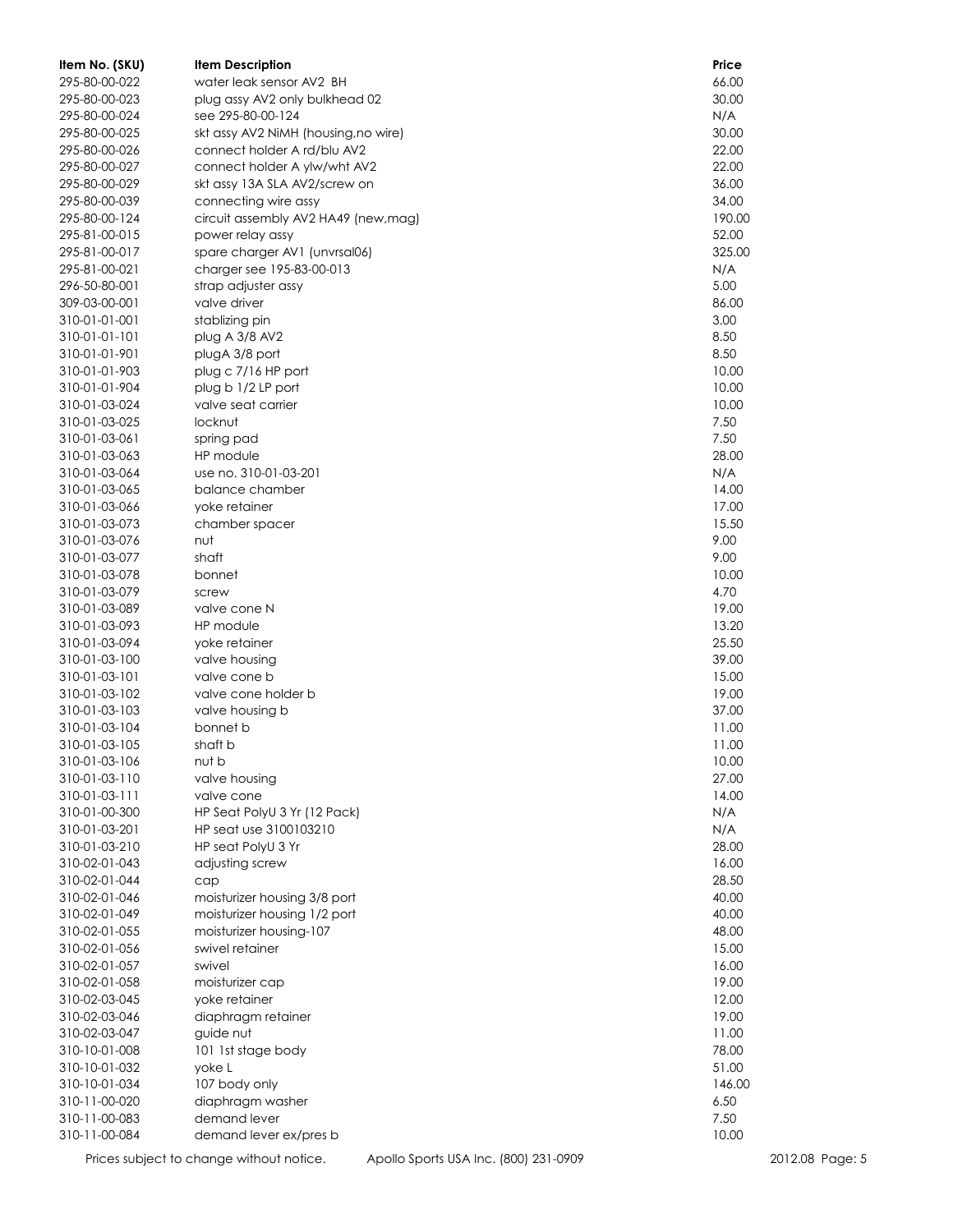| Item No. (SKU)                 | <b>Item Description</b>                  | Price        |
|--------------------------------|------------------------------------------|--------------|
| 310-11-80-000                  | top cover lock (metal)                   | 2.50         |
| 310-11-80-002                  | top cover lock spring                    | 2.50         |
| 310-12-00-011                  | carrier spring N                         | 3.00         |
| 310-12-00-017                  | carrier spring b                         | 4.50         |
| 310-12-00-026                  | HP spring                                | 8.00         |
| 310-12-00-046                  | spring                                   | 5.50         |
| 310-12-00-054                  | purge button spring                      | 1.50         |
| 310-12-00-061                  | HP spring 101, 2, 5, 7, 8, 10, & 20      | 4.00         |
| 310-12-00-062                  | adj spring reg/tl                        | 7.00         |
| 310-12-00-063                  | carrier spring (bio)                     | 4.50         |
| 310-12-00-064                  | filter retain (bucket filter)            | 3.00         |
| 310-13-00-000                  | body 108 3/8 x 4                         | 90.00        |
| 310-13-00-001                  | yoke 108                                 | 44.00        |
| 310-13-00-030                  | body 320                                 | 44.00        |
| 310-13-00-031                  | yoke 320                                 | 40.00        |
| 310-20-05-000                  | top cover ring ex2000                    | 10.50        |
| 310-20-21-201                  | top cover ring fpk                       | 10.50        |
| 310-20-21-209                  | knob cap fpk                             | 4.50         |
| 310-20-23-501                  | top cover ring fyl                       | 10.50        |
| 310-20-23-509                  | knob cap fyl                             | 4.50         |
| 310-20-24-509<br>310-20-30-108 | knob cap fgn                             | 4.50<br>5.00 |
| 310-20-35-021                  | knob<br>top cover ylw (bio)              | 44.00        |
| 310-20-36-000                  | top cover holder                         | 8.00         |
| 310-20-56-001                  | top cover ring bu                        | 10.50        |
| 310-20-56-109                  | knob cap bu                              | 4.00         |
| 310-20-70-000                  | back up ring                             | 3.50         |
| 310-20-70-109                  | knob cap wt                              | 4.00         |
| 310-20-80-055                  | moisturizer tube 2 (105)                 | 8.00         |
| 310-20-80-058                  | yoke screw                               | 12.50        |
| 310-20-80-069                  | moisture tube 3 (bf, 107, 110)           | 6.00         |
| 310-20-80-091                  | top cover ring bk                        | 5.00         |
| 310-20-80-101                  | bottom box                               | 12.00        |
| 310-20-80-104                  | purge button pres                        | 4.50         |
| 310-20-80-107                  | exhaust cover SPX-20                     | 6.00         |
| 310-20-80-108                  | knob                                     | 3.50         |
| 310-20-80-109                  | knob cap bk                              | 4.00         |
| 310-20-80-110                  | air flow adjustment                      | 3.00         |
| 310-20-80-111                  | air flow tube                            | 3.00         |
| 310-20-80-112                  | snap ring                                | 5.50         |
| 310-20-80-113                  | hose protector                           | 4.00         |
| 310-20-80-114                  | knob cap oct II                          | 4.00         |
| 310-20-80-115                  | air flow adjuster cap octopus            | 3.00         |
| 310-20-80-120                  | cylinder b                               | 4.00         |
| 310-20-80-121                  | cylinder                                 | 5.00         |
| 310-20-80-122                  | side cap                                 | 4.80         |
| 310-20-80-124                  | top cover blk (eco)                      | 10.00        |
| 310-20-80-150                  | top cover ex2000                         | 11.00        |
| 310-20-80-158                  | yoke screw (101, 2, 5, 7, 8, 320Y)       | 11.50        |
| 310-20-80-200                  | bottom box                               | 19.00        |
| 310-20-80-201                  | bottom box                               | 12.00        |
| 310-20-80-300                  | bottom box pr2nd                         | 19.00        |
| 310-20-80-310                  | bottom box APX-20 Bk eco                 | 44.00        |
| 310-20-80-402                  | top cover lock (bio)                     | 6.80         |
| 310-20-80-403                  | top cover (bio)                          | 20.00        |
| 310-20-80-404                  | bonnet bk alu (bio)                      | 24.50        |
| 310-20-80-406                  | bottom case bk bio                       | 28.00        |
| 310-20-80-407                  | bottom case bk bio                       | 43.00        |
| 310-21-00-010                  | fill bottle (Yr 1990-2004, no fill port) | 8.00         |
| 310-21-00-030                  | fill bottle (current, with fill port)    | 8.00         |
| 310-24-00-002                  | teflon washer                            | 2.00         |
| 310-24-00-004                  | DIN cap                                  | 36.00        |
| 310-24-00-011                  | diaphragm-outer HS60 108,10,20           | 8.00         |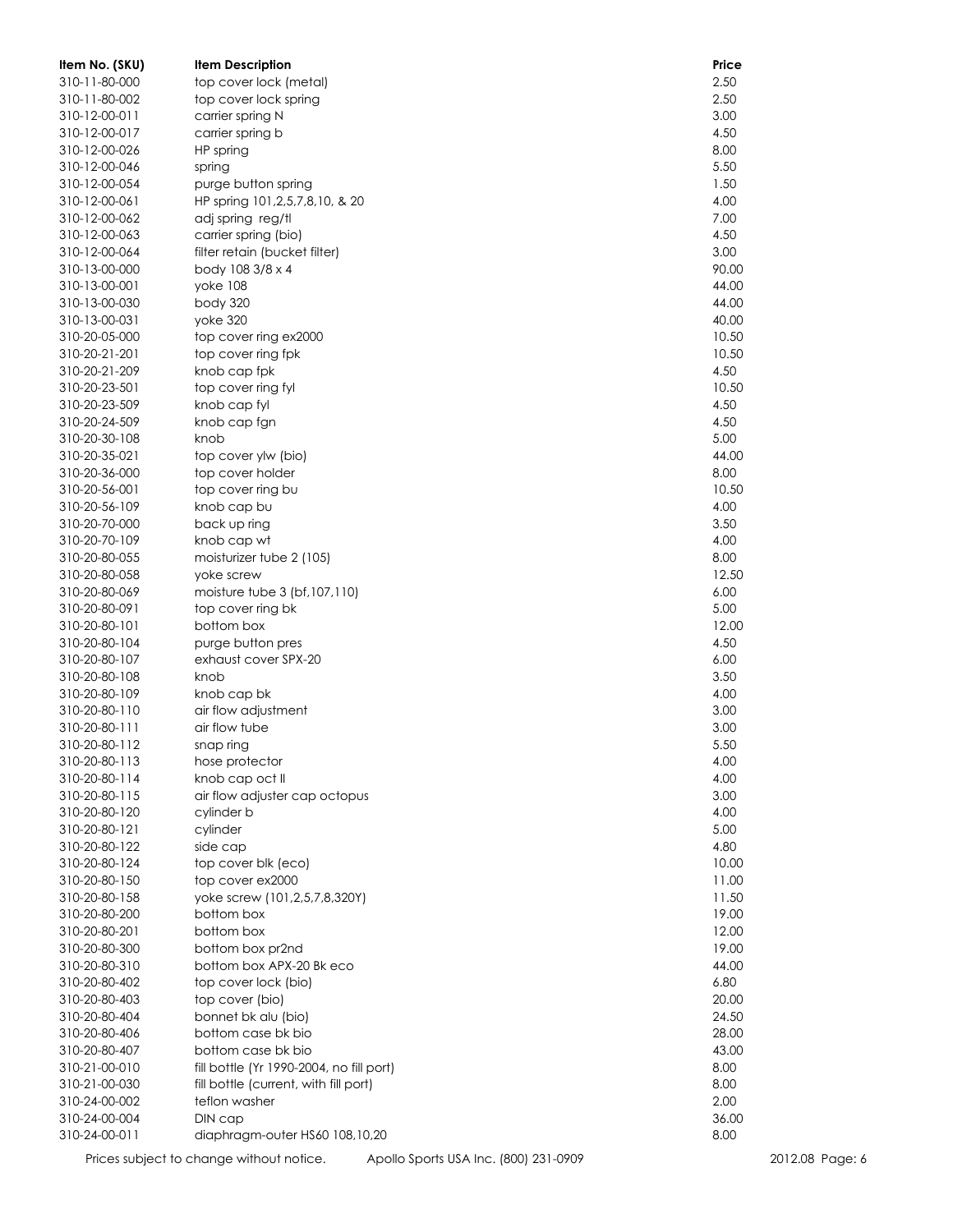| Item No. (SKU)                 | <b>Item Description</b>                             | Price          |
|--------------------------------|-----------------------------------------------------|----------------|
| 310-24-70-003                  | cover ring                                          | 2.00           |
| 310-24-70-303                  | teflon washer                                       | 4.00           |
| 310-24-70-306                  | teflon washer/swivel                                | 3.50           |
| 310-27-70-003                  | cover ring                                          | 2.00           |
| 310-30-55-002                  | valve - ex drysuit                                  | 5.00           |
| 310-30-70-011                  | diaphragm                                           | 11.00          |
| 310-30-70-012                  | exhaust valve                                       | 4.00           |
| 310-30-70-013                  | exhaust valve                                       | 2.50           |
| 310-30-70-014                  | exhaust valve                                       | 5.50           |
| 310-30-80-013                  | valve seat                                          | 3.00           |
| 310-30-80-033                  | gasket                                              | 2.50           |
| 310-30-80-037                  | mouthpiece bk bio                                   | 11.50          |
| 310-30-80-050                  | protector bio/ex2000                                | 7.00           |
| 310-31-70-001                  | BAS tube silicon HS70 bio                           | 28.00          |
| 310-39-80-070                  | LP hose 27""(hi-flex)                               | 78.00          |
| 310-39-80-102                  | use no. 310-39-80-105                               | N/A            |
| 310-39-80-103                  | use no. 310-39-80-105                               | N/A            |
| 310-39-80-103                  | HP Diaphragm (clear, extended life)                 | 5.20           |
| 310-39-83-070                  | Ip hose std (70cm)                                  | 78.00          |
| 310-46-80-004                  | decal (bk only)                                     | 10.00          |
| 310-46-81-000                  | decal (bio piston)                                  | 6.50           |
| 312-00-10-000                  | screw (one-way valve)                               | 1.50           |
| 312-00-10-001                  | Diaphragm (biofilter cap) bk                        | 5.00           |
| 312-01-00-004                  | outer diaphragm holder 110,120                      | 28.00          |
| 312-01-00-005                  | lock nut 110.120                                    | 36.00          |
| 312-01-00-006                  | valve port (110)                                    | 20.00          |
| 312-01-00-010                  | 3/8 cap 210                                         | 28.00          |
| 312-01-00-014                  | connector tube (bfilter)                            | 46.00          |
| 312-02-00-015                  | ball joint 3/8 MBCR-3 C6783B                        | 26.00          |
| 312-02-00-016                  | cover bf MBCR-3 C3601B                              | 26.00          |
| 312-02-00-017                  | joint 3/8 for biofilter MBCR-3                      | 32.00          |
| 312-02-00-018                  | ball receiver bf#16                                 | 6.50           |
| 312-02-00-020                  | joint 1/2 for biofilter MBCR-3                      | 34.00          |
| 312-02-00-023                  | humidifier tube (bf)                                | 42.00          |
| 312-02-00-025                  | base (bmicro)                                       | 42.00          |
| 312-02-00-026                  | connector tube/bio-filter 04+                       | 36.00          |
| 312-02-00-033                  | humidity tube DGY                                   | 48.00          |
| 312-02-00-034                  | 3/8 cap (bmicro)                                    | 42.00          |
| 312-02-00-041                  | 1/2 cap (bmicro)                                    | 42.00          |
| 312-02-70-003                  | humidity tube WSV                                   | 42.00          |
| 312-02-70-004                  | body 110                                            | 112.00         |
| 312-02-80-001                  | lock nut 110,120 DGY                                | 38.00          |
| 312-13-00-002                  | body 110 DGY                                        | 112.00         |
| 312-13-00-006                  | body 230                                            | 184.00         |
| 312-13-00-012                  | body 120 WSV                                        | 240.00         |
| 312-13-00-013                  | body 120 DGY                                        | 240.00         |
| 312-13-00-018                  | body 220                                            | 138.00         |
| 312-13-00-022<br>312-20-00-101 | humidity tube 230<br>diaphragm one-way valve (blue) | 78.00<br>10.00 |
| 312-30-80-000                  |                                                     | 9.00           |
| 312-30-80-001                  | damper                                              | 9.00           |
| 312-30-80-002                  | damper<br>damper urethane                           | 2.00           |
| 318-98-00-001                  | LP Gauge module (tool)                              | 110.00         |
| 319-02-00-003                  | Allen Wrench S 1/8" (tool)                          | 5.00           |
| 319-02-00-004                  | Allen Wrench M 5/32" (tool)                         | 5.00           |
| 319-02-00-005                  | Allen Wrench L 3/16" (tool)                         | 6.00           |
| 319-02-00-006                  | adj wrench (seat carrier)                           | 28.00          |
| 319-02-00-007                  | adj wrench (1st stage cap)                          | 52.00          |
| 319-02-00-014                  | adjust tool pr 2nd                                  | 206.00         |
| 319-02-00-015                  | C Spanner                                           | 52.00          |
| 319-03-00-001                  | regulator driver (102)                              | 86.00          |
| 319-09-03-000                  | Yoke Retainer Wrech MM                              | 290.00         |
| 320-30-21-213                  | ag-110 boot pk                                      | 36.00          |
|                                |                                                     |                |

Prices subject to change without notice. Apollo Sports USA Inc. (800) 231-0909 2012.08 Page: 7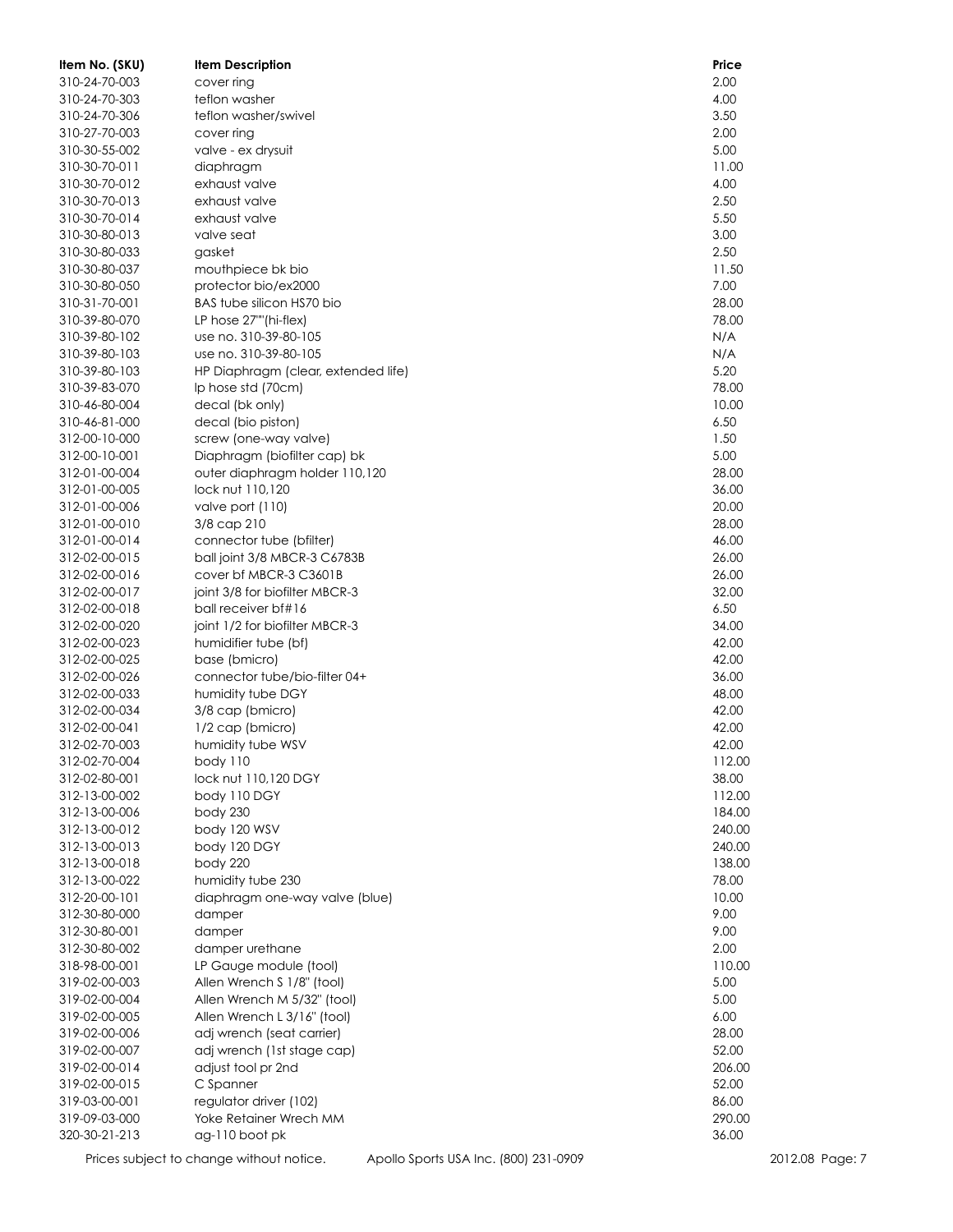| Item No. (SKU) | <b>Item Description</b>       | Price  |
|----------------|-------------------------------|--------|
| 320-30-35-013  | ag-110 boot yl                | 20.00  |
| 320-30-56-013  | ag110/111 boot bu             | 40.00  |
| 320-30-80-013  | ag110/111 boot bk             | 36.00  |
| 322-39-00-001  | neo carry bag (da)            | 10.00  |
| 322-41-00-000  | lanyard                       | 2.00   |
| 325-30-00-001  | spring washer ac40            | 2.00   |
| 325-32-00-001  | cushion rubber                | 9.50   |
| 327-01-04-002  | gauge swivel                  | 6.00   |
| 327-20-00-001  | lens                          | 5.50   |
| 327-20-80-010  | ac-40 bezel                   | 5.00   |
| 327-20-80-016  | housing                       | 5.00   |
| 327-20-80-017  | base ac40                     | 10.00  |
| 327-23-80-001  | cushion plate                 | 2.50   |
| 327-30-80-004  | ac-40 boot (hose adapt.) bk   | 32.00  |
| 327-30-80-021  | gauge case ag7                | 26.00  |
| 327-30-80-501  | wrist boot (ag21)             | 20.00  |
|                |                               | 2.00   |
| 327-34-80-003  | safety plug                   |        |
| 327-39-49-001  | neoprene bag w/h              | 10.00  |
| 327-39-80-006  | hose assy PVC L=820           | 112.00 |
| 328-20-80-000  | retractor adapt. (ag111)      | 5.50   |
| 330-01-03-501  | quick disconnect              | 9.00   |
| 330-01-03-502  | valve core                    | 9.00   |
| 330-01-04-503  | valve rod (ds inlet valve)    | 12.50  |
| 330-01-20-701  | nut                           | 9.00   |
| 330-01-20-702  | retaining dowel (pin s/s)     | 2.50   |
| 330-02-03-002  | inflator button (gray)        | 5.50   |
| 330-02-03-502  | valve housing                 | 22.00  |
| 330-02-03-601  | valve housing-fitting         | 22.00  |
| 330-12-00-003  | wire                          | 5.50   |
| 330-12-00-007  | spring                        | 2.20   |
| 330-12-00-014  | spring SV 89                  | 1.50   |
| 330-12-00-601  | valve spring                  | 3.00   |
| 330-12-00-604  | spring                        | 2.00   |
| 330-19-00-001  | cable keeper                  | 1.50   |
| 330-20-25-603  | push button-exhaust           | 5.00   |
| 330-20-80-013  | valve retainer                | 4.50   |
| 330-20-80-101  | dump valve cap                | 5.00   |
| 330-20-80-102  | Q-38 valve retainer           | 4.50   |
| 330-20-80-103  | QV-4B housing                 | 9.00   |
| 330-20-80-104  | QV-48 cone valve              | 5.00   |
| 330-20-80-109  | $QV-88$ upper seat $(w/7)$    | 4.50   |
| 330-20-80-110  | QV-7B collar (w/7)            | 5.00   |
| 330-20-80-111  | cap                           | 7.00   |
| 330-20-80-112  | stem                          | 4.50   |
| 330-20-80-117  | pull knob                     | 4.00   |
| 330-20-80-123  | valve retainer (bcd-ed#6)     | 5.50   |
| 330-20-80-217  | retainer G                    | 5.30   |
| 330-20-80-218  | manifold                      | 5.00   |
| 330-20-80-300  | exhaust cap (bcd eco/biolift) | 10.00  |
| 330-20-80-588  | housing                       | 20.00  |
| 330-21-80-005  | corrugated hose               | 24.00  |
| 330-30-55-001  | valve QV (snkl / bcd)         | 4.00   |
| 330-30-80-051  | mouthpiece inflator 5         | 15.00  |
| 330-30-80-061  | mouthpiece                    | 15.00  |
| 330-34-70-001  | valve                         | 5.00   |
| 330-34-80-006  | gasket W                      | 4.00   |
| 330-34-80-008  | gasket                        | 2.60   |
| 330-34-80-009  | gasket                        | 2.60   |
|                |                               |        |
| 330-34-80-012  | exhaust valve                 | 10.00  |
| 330-34-80-104  | double gasket W               | 2.50   |
| 330-40-80-035  | cord                          | 2.00   |
| 331-30-00-000  | locking lever                 | 11.50  |
| 338-01-00-009  | lever shaft                   | 4.50   |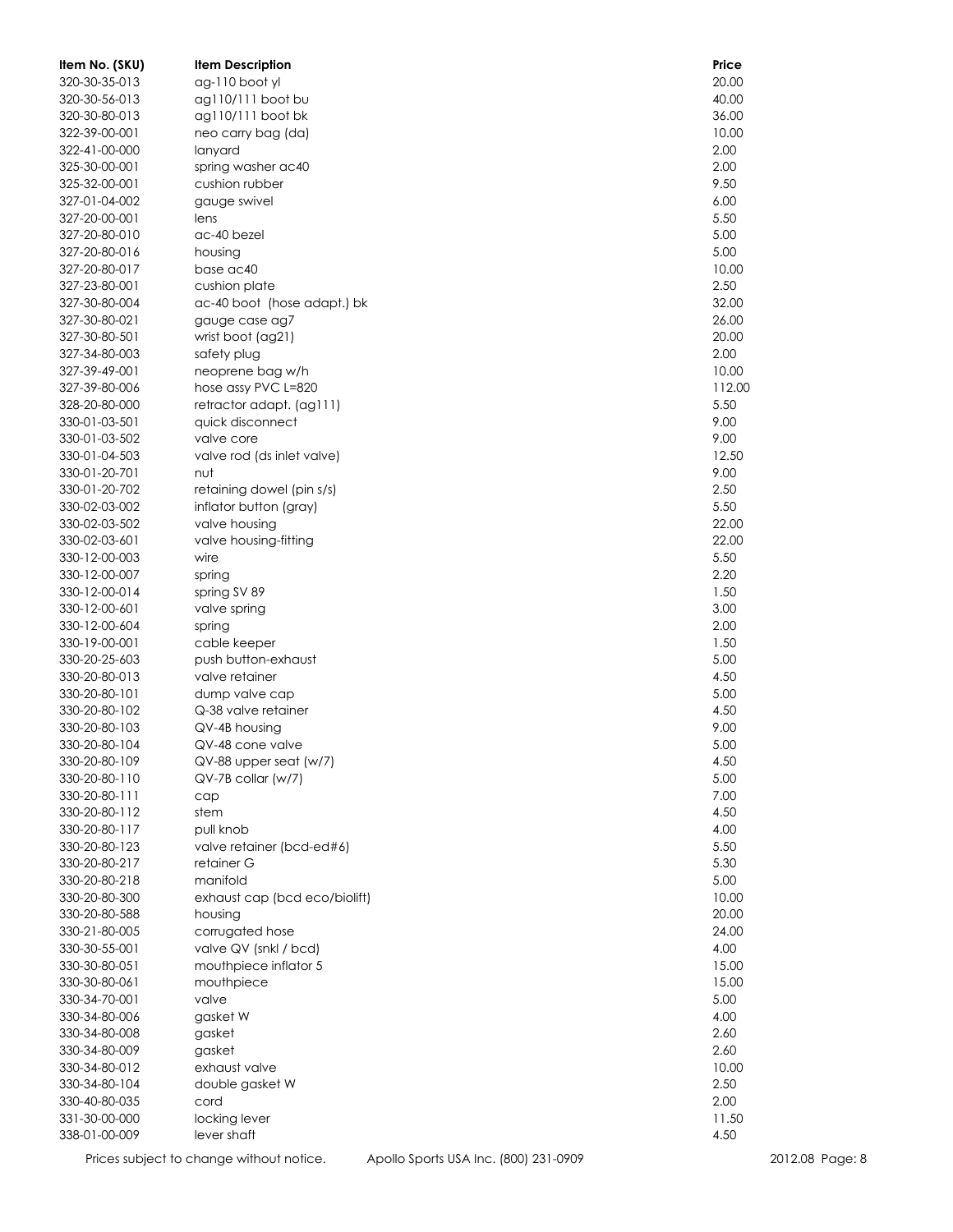| Item No. (SKU) | <b>Item Description</b>                  | Price  |
|----------------|------------------------------------------|--------|
| 338-05-00-000  | spindle shaft (tlk)                      | 39.00  |
| 338-05-04-000  | lever axis                               | 4.50   |
| 338-09-04-000  | plunger shaft C3604B                     | 3.00   |
| 338-12-00-005  | plunger spring C3604B                    | 2.50   |
| 338-12-00-006  | spring (tl)                              | 12.00  |
| 338-12-00-010  | keeper                                   | 8.50   |
| 338-13-00-000  | buckle A (TL)                            | 25.00  |
| 338-13-00-001  | buckle B (TL/TL2)                        | 25.00  |
| 338-13-00-010  | buckle A (TL2)                           | 25.00  |
| 338-20-00-003  | lever knob POM Bk                        | 5.00   |
| 338-20-00-004  | knob body (TL)                           | 12.00  |
| 338-20-00-005  |                                          | 2.50   |
|                | spring guide (TL)<br>lever knob PON GF25 | 4.00   |
| 338-20-00-009  |                                          |        |
| 338-20-00-010  | knob body PON GF25                       | 7.50   |
| 338-41-80-000  | nylon belt 50 x 900 mm                   | 22.00  |
| 340-01-03-002  | retainer qd (ds inlet valve)             | 15.00  |
| 340-11-00-006  | circlip (ex valve #7)                    | 4.00   |
| 340-11-00-014  | washer (ex valve #12)                    | 1.60   |
| 340-12-00-041  | spring (ex valve $#13$ )                 | 1.60   |
| 340-12-00-042  | auto spring - ds ex                      | 2.00   |
| 340-12-00-044  | spring - foot valve                      | 2.00   |
| 340-12-00-045  | cover lock for foot valve                | 8.00   |
| 340-20-80-001  | button (inlet valve #10)                 | 8.00   |
| 340-20-80-044  | valve holder (super ex)                  | 5.00   |
| 340-20-80-052  | valve retainer                           | 3.00   |
| 340-20-80-055  | base (foot valve)                        | 9.50   |
| 340-20-80-059  | valve retainer w/lock                    | 9.50   |
| 340-30-70-000  | valve seat - ds shoulder                 | 10.00  |
| 340-30-70-001  | valve seat - ds (foot)                   | 8.00   |
| 340-30-80-005  | dry valve cap - DS                       | 7.00   |
| 340-30-80-008  | gasket DS foot valve                     | 7.00   |
| 350-20-80-000  | female buckle pr                         | 8.00   |
| 350-20-80-004  | c-clip pr fin strap                      | 5.50   |
| 350-20-80-031  | heel protector bk 08 upg                 | 26.00  |
| 350-20-80-105  | not sold separately                      | N/A    |
| 350-20-80-300  | heel protector bk 07(call)               | 12.00  |
| 350-20-90-002  | spring holder top cvr (cstrap)           | 2.50   |
| 350-20-90-005  | spring holder base (cstrap)              | 5.50   |
| 350-32-73-000  | heel protector Igy 08 upg                | 26.00  |
| 352-11-00-001  | outer plate (cstrap)                     | 1.70   |
| 352-39-00-000  | NBR 1.5mm spacer (cseries)               | 1.00   |
| 352-39-00-002  | use 352-39-00-000                        | 1.00   |
| 360-20-00-023  | valve holder                             | 3.00   |
| 360-20-80-002  | tube connector bk only                   | 1.00   |
| 360-20-80-012  | valve holder bk only                     | 1.00   |
| 360-20-80-021  | body                                     | 10.00  |
| 360-20-80-022  | valve retainer                           | 5.20   |
| 360-30-00-003  | exhaust valve snkl                       | 2.50   |
| 360-30-00-005  | mouthpc ed drop snkl                     | 10.00  |
|                |                                          | 25.00  |
| 360-31-80-003  | mouthpc dry snorkel bk inc               |        |
| 370-01-00-000  | pin                                      | 1.00   |
| 370-11-00-011  | lens retain - bmetal slvr (08)           | 14.00  |
| 370-11-00-020  | use 370-11-00-021                        | 14.00  |
| 370-11-00-021  | lens retainer - bmetal bk (08)           | 14.00  |
| 370-12-00-000  | pin                                      | 1.00   |
| 370-20-00-001  | strap adj clear (bio mask)               | 8.00   |
| 370-20-00-002  | strap adj ASSY clr (bio mask)            | 10.00  |
| 370-20-00-003  | strap holder clear SM-1,2                | 3.00   |
| 370-20-00-010  | strap adj blk (bio mask)                 | 8.00   |
| 370-20-80-000  | lens retainer                            | 11.00  |
| 370-20-80-010  | strap adj blk (bio mask)                 | 8.00   |
| 370-20-80-011  | strap adj ASSY blk (bio mask)            | 10.00  |
| 370-30-00-012  | frame bmet pro chrome                    | 150.00 |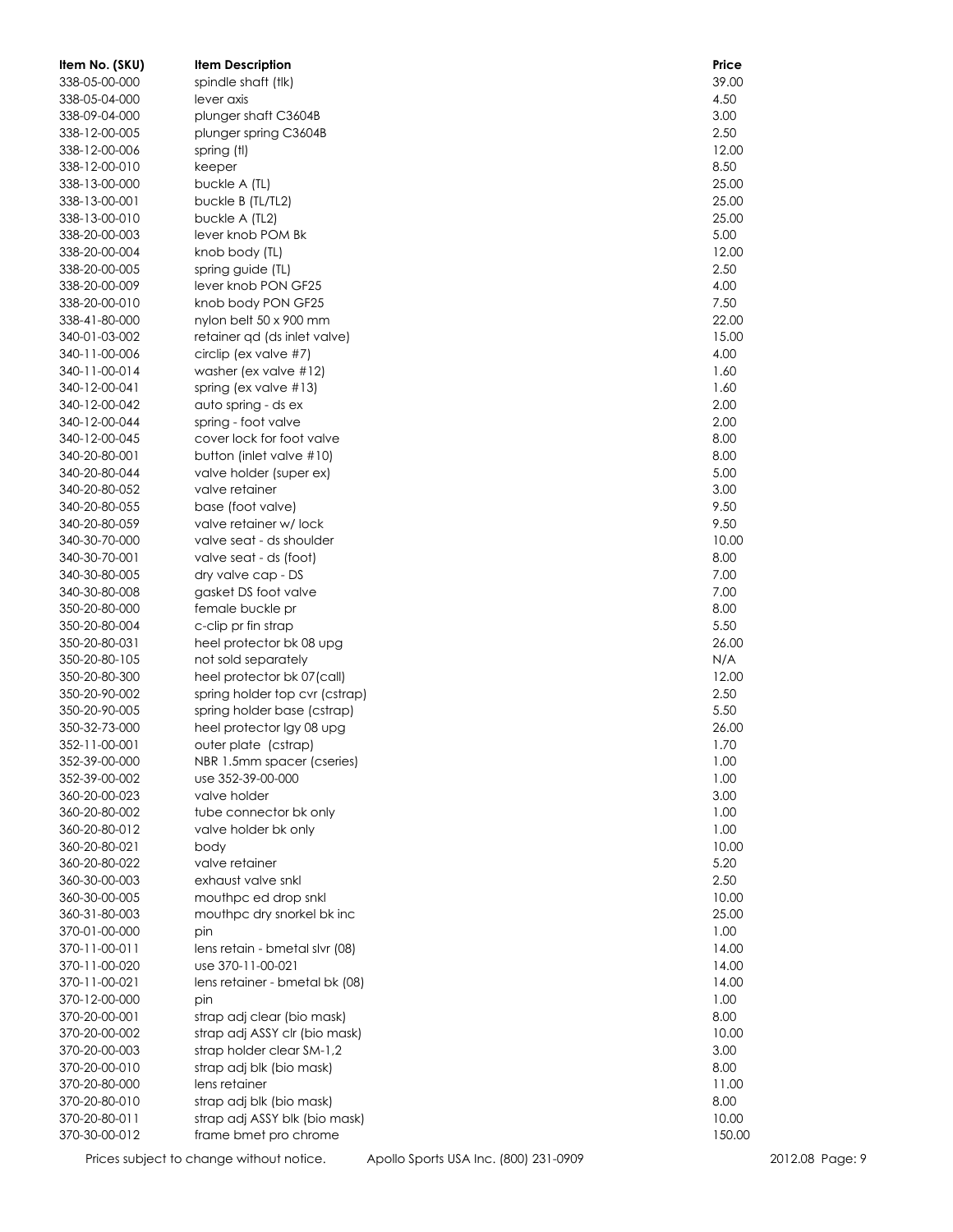| Item No. (SKU)                 | <b>Item Description</b>                            | Price          |
|--------------------------------|----------------------------------------------------|----------------|
| 370-30-00-013                  | frame bmet pro dark chrome                         | 150.00         |
| 370-31-00-003                  | flange pr clr silicone                             | 44.00          |
| 370-31-00-004                  | flange ed clr silicone                             | 44.00          |
| 370-31-00-009                  | flange clr (bio-metal) 115 cc                      | 44.00          |
| 370-31-80-000                  | flange pr bk silicone                              | 44.00          |
| 370-31-80-001                  | strap bk prestige                                  | 24.00          |
| 370-31-80-006                  | flange blk (bio-metal) 115 cc                      | 44.00          |
| 370-31-80-008                  | flange bk bmpro 60 cc                              | 52.00          |
| 370-43-00-000                  | lens prestige right                                | 5.00           |
| 370-43-00-001                  | lens prestige left                                 | 12.00          |
| 376-20-80-026                  | strap keeper                                       | 2.50           |
| 376-20-84-019                  | lens retainer                                      | 3.00           |
| 376-20-84-026                  | strap keeper - ecodiver                            | 2.50           |
| 376-43-00-006                  | lens AM-OO                                         | 5.00           |
| 378-20-00-002                  | reflector                                          | 2.50           |
| 378-20-25-011                  | SW lock release                                    | 6.00           |
| 378-20-83-501                  | lens assy ylw only                                 | 12.50          |
| 378-20-83-502                  | housing ylw only                                   | 9.00           |
| 378-24-00-001                  | switch plate                                       | 5.50           |
| 395-00-00-002                  | propeller shaft AV1/2                              | 114.00         |
| 395-00-00-004                  | clutch spring retainer                             | 10.50          |
| 395-00-00-005                  | clutch axle AV1/2 inc                              | 67.00          |
| 395-00-04-001                  | terminal pin                                       | 6.50           |
| 395-00-04-002                  | socket shaft                                       | 10.00          |
| 395-00-04-003                  | socket sleeve                                      | 7.00           |
| 395-00-04-004                  | cap                                                | 9.00           |
| 395-00-04-005                  | battery term shaft AV1/2                           | 12.00          |
| 395-00-04-006                  | sleeve-trigger AV1/2                               | 5.00           |
| 395-00-04-008                  | clutch retainer screw AV1/2                        | 5.00           |
| 395-00-04-009                  | knob screw washer AV1/2                            | 6.00           |
| 395-00-04-012                  | clutch retainer screw AV2                          | 5.00           |
| 395-01-00-001                  | post (SLA 10A battery housing)                     | 7.00           |
| 395-01-00-003                  | Retainer av2                                       | 32.00          |
| 395-01-00-004<br>395-01-00-005 | joint (prop shaft) AV2                             | 42.00<br>12.00 |
| 395-01-00-006                  | collar (switch axis) AV2<br>speed control axis AV2 | 20.00          |
| 395-01-00-007                  | accelerator axis AV2                               | 19.00          |
| 395-01-00-008                  | switch (main axis) AV2                             | 26.00          |
| 395-01-00-009                  | cover (relief valve) AV2                           | 18.00          |
| 395-01-00-508                  | screw                                              | 2.50           |
| 395-01-03-000                  | axis switch (saddle)                               | 13.00          |
| 395-10-10-001                  | battery post (sla 10A housing)                     | 10.00          |
| 395-10-10-010                  | battery post (Ni-MH housing)                       | 10.00          |
| 395-11-00-001                  | bearing retainer AV1/2                             | 5.00           |
| 395-11-00-002                  | clutch plate A AV1                                 | 13.00          |
| 395-11-00-003                  | clutch plate B AV1                                 | 13.00          |
| 395-11-00-004                  | clutch plate C AV1                                 | 13.00          |
| 395-11-00-005                  | seal retainer AV1/2                                | 6.00           |
| 395-11-00-009                  | prop base washer AV1/2                             | 4.50           |
| 395-11-00-101/2                | lock latch (2pc) AV Body Assy                      | 40.00          |
| 395-11-00-103                  | lock hook (1pc) AV Head Assy                       | 8.50           |
| 395-11-00-201                  | wtrproof/radiatn cvr AV2 HA                        | 21.00          |
| 395-11-04-013                  | clutch washer                                      | 3.00           |
| 395-11-04-014                  | plate spring-trigger AV1/2                         | 3.50           |
| 395-11-08-001                  | gear plate                                         | 17.50          |
| 395-12-00-000                  | spring-trigger                                     | 3.00           |
| 395-12-00-001                  | socket spring                                      | 3.00           |
| 395-12-00-003                  | knob spring AV1/2                                  | 3.00           |
| 395-12-00-004                  | clutch spring                                      | 13.00          |
| 395-12-00-013                  | ratchet spring AV2 saddle                          | 4.50           |
| 395-12-00-031                  | spring (relief valve) AV2 HA                       | 2.70           |
| 395-12-00-032                  | switch spring AV2 HA                               | 3.00           |
| 395-19-00-001                  | magnet assy - trigger                              | 19.50          |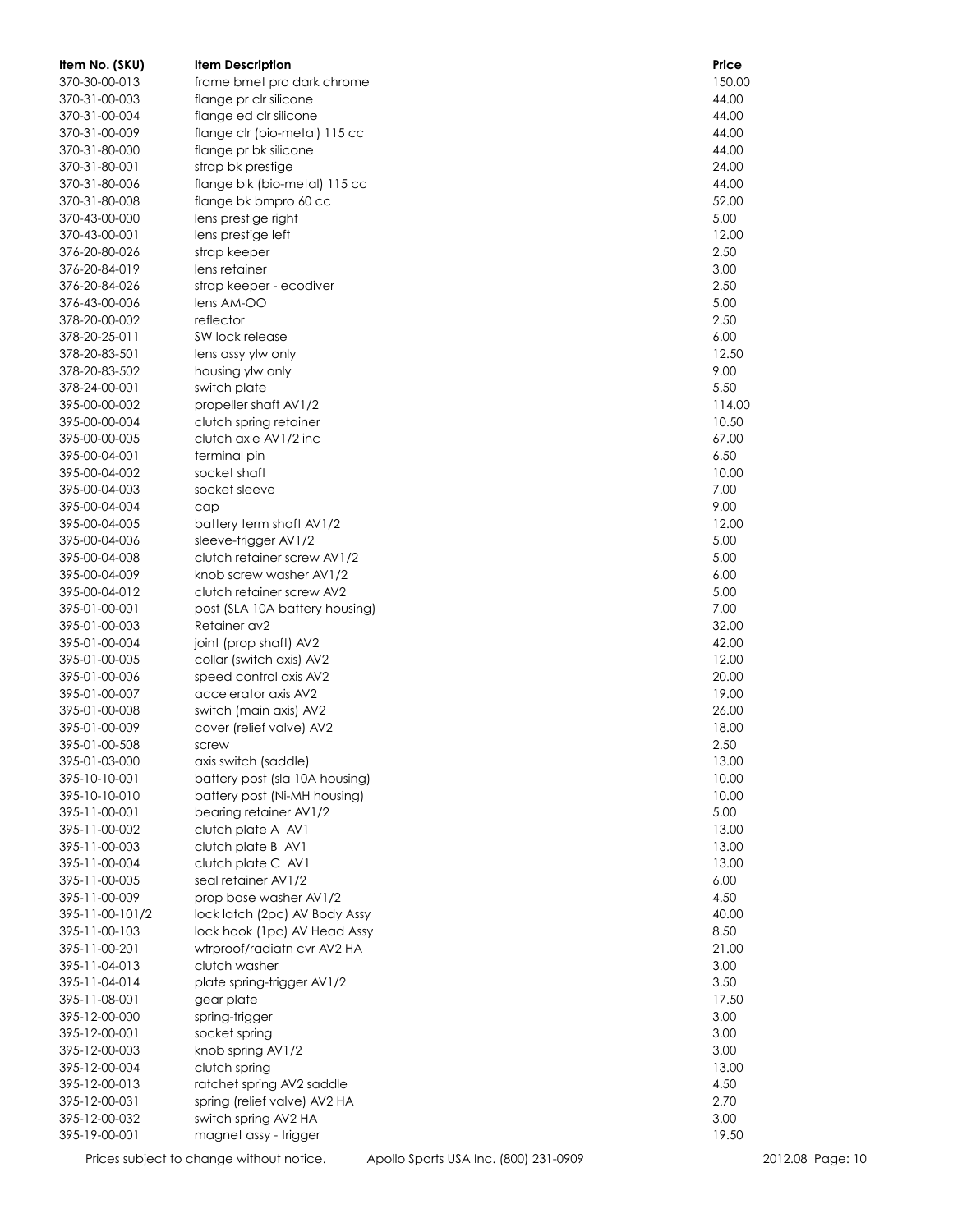| Item No. (SKU) | <b>Item Description</b>       | Price  |
|----------------|-------------------------------|--------|
| 395-20-15-030  | sensor lamp cover AV1/2       | 3.00   |
| 395-20-35-000  | switch button - trigger       | 7.00   |
| 395-20-35-001  | front cvr hsng ylw AV1        | 400.00 |
| 395-20-35-002  | body cover ylw AV1/2          | 370.00 |
| 395-20-35-003  | prop cover yellow AV1/2       | 170.00 |
| 395-20-35-011  | front cvr hsing ylw AV2 HA    | 400.00 |
| 395-20-45-000  | locking lever                 | 4.50   |
| 395-20-80-001  | gear case retainer AV1/2      | 26.00  |
| 395-20-80-002  | gear case AV1/2               | 44.00  |
| 395-20-80-003  | clamp ring AV1/2              | 17.00  |
| 395-20-80-004  | prop shaft casing AV1/2       | 48.00  |
| 395-20-80-005  | lock tab R (clamp ring) AV1/2 | 3.00   |
| 395-20-80-006  | lock tab L (clamp ring) AV1/2 | 3.00   |
| 395-20-80-007  | screw cover LG AV1            | 2.00   |
| 395-20-80-009  | bulkhead plate                | 100.00 |
| 395-20-80-010  | grip left AV1/2               | 17.00  |
| 395-20-80-011  | gear cast AV2E                | 256.00 |
| 395-20-80-016  | main switch AV2 HA            | 3.50   |
| 395-20-80-023  | grip cover left AV1/2         | 10.00  |
| 395-20-80-024  | grip right                    | 17.00  |
| 395-20-80-025  | grip cover right AV1/2        | 10.00  |
| 395-20-80-026  | prop blade (1) AV1/2          | 30.00  |
| 395-20-80-030  | accessory shoe AV1/2          | 7.00   |
| 395-20-80-031  | screw cvr acc shoe AV1/2      | 1.00   |
| 395-20-80-032  | carrying handle AV1/2         | 14.00  |
| 395-20-80-033  | carrying handle cover AV1/2   | 12.00  |
| 395-20-80-036  | propeller retainer AV1/2      | 13.00  |
| 395-20-80-037  | pitch knob AV1/2              | 16.00  |
| 395-20-80-038  | propeller base                | 26.00  |
| 395-20-80-040  | prop cover black AV1/2        | 170.00 |
| 395-20-80-041  | bearing housing AV1/2         | 10.00  |
| 395-20-80-101  | prop base AV2                 | 26.00  |
| 395-20-80-102  | bulkhead plate AV2            | 100.00 |
| 395-20-80-103  | grip Right AV2 HA             | 17.00  |
| 395-20-80-104  | see assy 295-80-00-039        | N/A    |
| 395-20-80-105  | lever (accelerator) AV2 HA    | 8.00   |
| 395-20-80-107  | trigger gear AV2 HA           | 2.50   |
| 395-20-80-108  | switch arm AV2 HA             | 4.00   |
| 395-20-80-110  | roller (accelerator) AV2 HA   | 2.00   |
| 395-20-80-111  | relief valve holder AV2       | 2.00   |
| 395-20-80-112  | connect retainer AV2 BH       | 13.00  |
| 395-20-80-300  | radiation plt AV2E            | TBA    |
| 395-20-85-010  | socket housing (polycarb)     | 9.00   |
| 395-20-85-011  | socket housing (polycarb)     | 9.00   |
| 395-20-85-013  | hook lever (polycarb)         | 4.00   |
| 395-20-85-014  | plug hsng b/h av1 (polycarb)  | 5.50   |
| 395-20-85-015  | plug retainer (polycarb)      | 2.50   |
| 395-20-85-104  | terminal base AV2 BH          | 8.00   |
| 395-20-85-105  | plug hsng b/h av2 (polycarb)  | 5.50   |
| 395-20-85-107  | socket housing av2            | 6.00   |
| 395-20-85-108  | socket housing av2            | 6.00   |
| 395-20-86-002  | saddle seat AV2 SD            | 120.00 |
| 395-20-86-003  | switch lever (trigger ext)    | 26.00  |
| 395-20-86-004  | switch (saddle)               | 32.00  |
| 395-20-86-005  | cover (saddle lever) AV2 SD   | 4.50   |
| 395-20-86-006  | mount knob w/nut AV2 SD       | 14.00  |
| 395-20-86-007  | knob adj axis w/nut AV2 SD    | 18.00  |
| 395-20-86-008  | adj axis AV2 SD               | 22.00  |
| 395-20-86-009  | center axis AV2 SD            | 22.00  |
| 395-20-86-011  | wing AV2 SD                   | 48.00  |
| 395-20-86-013  | switch bar AV2 SD             | 26.00  |
| 395-20-86-015  | holder (switch bar) AV2 SD    | 4.50   |
| 395-20-86-016  | ratchet AV2 SD                | 4.50   |

Prices subject to change without notice. Apollo Sports USA Inc. (800) 231-0909 2012.08 Page: 11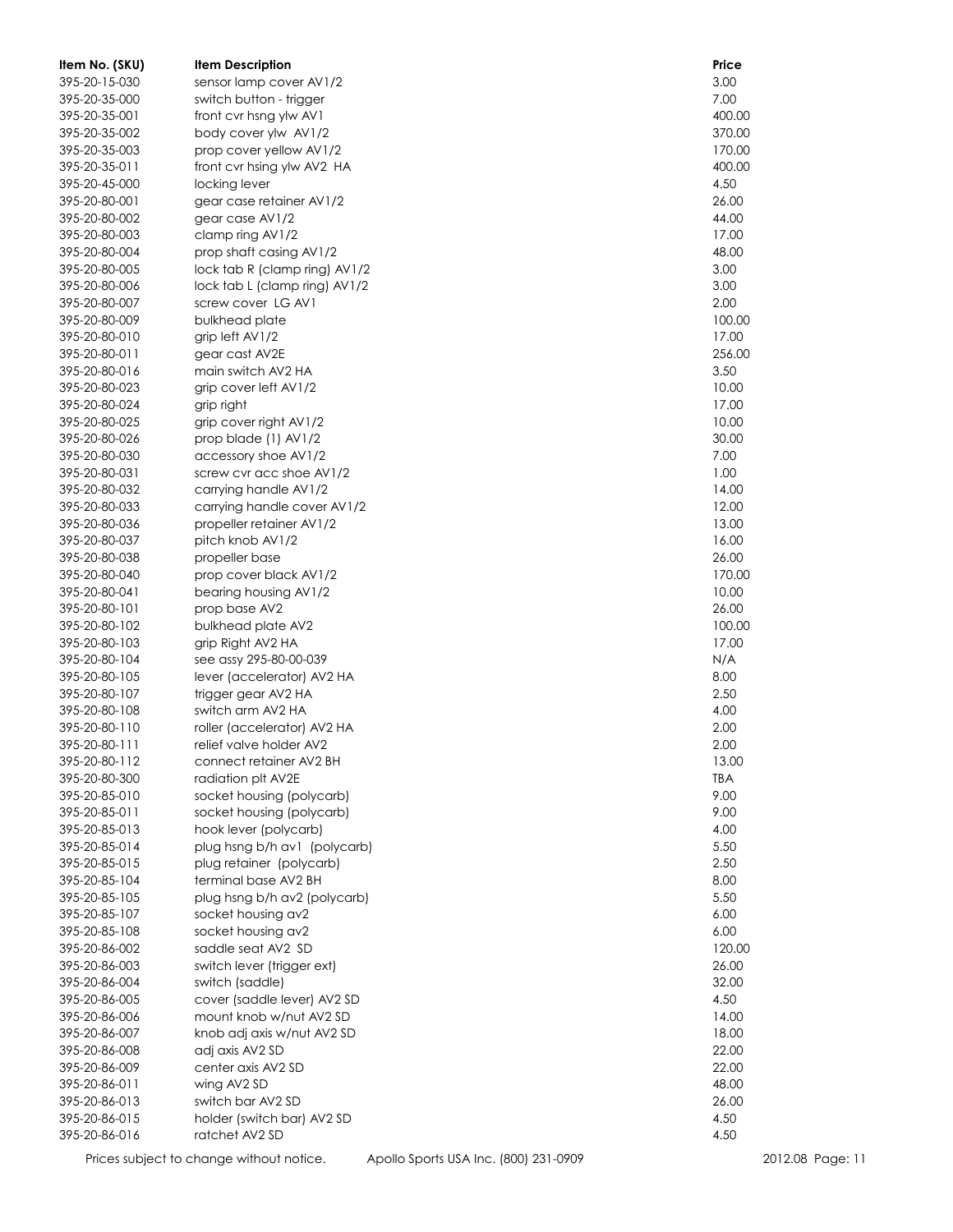| Item No. (SKU) | <b>Item Description</b>        | Price  |
|----------------|--------------------------------|--------|
| 395-20-86-017  | Grip /Saddle lever AV2 SD      | 10.00  |
| 395-20-86-018  | switch cam AV2 SD              | 13.00  |
| 395-20-86-021  | panel AV2 SD                   | 60.00  |
| 395-22-80-003  | styrofoam case AV1 (no straps) | 100.00 |
| 395-22-80-004  | strap (1) for AV styro case    | 10.00  |
| 395-22-80-007  | not available for sale         | N/A    |
| 395-22-80-008  | not available for sale         | N/A    |
| 395-22-80-022  | caution label AV2 HA           | 4.00   |
| 395-24-00-000  | teflon washer AV2 HA           | 2.00   |
| 395-24-00-001  | indicator window AV2 HA        | 4.50   |
| 395-30-00-000  | seal holder AV1/2              | 20.50  |
| 395-30-80-000  | bumper AV1/2                   | 35.00  |
| 395-30-80-001  | batt mnting brkt AV1/2         | 5.00   |
| 395-32-00-000  | relief valve seat AV2 HA       | 9.00   |
| 395-46-00-002  | battery switch label AV2 HA    | 1.00   |
| 395-46-00-003  | prop cover label AV2 BA        | 12.00  |
| 395-46-00-005  | battery volume label AV2 HA    | 8.00   |
| 395-46-00-006  | label (speed control) AV2 SD   | 13.00  |
| 395-46-00-007  | label (main switch) AV2 HA     | 4.50   |
| 395-80-00-025  | wire $16-A/D$ AV2 BH           | 7.00   |
| 395-80-00-038  | indicator assy AV2 HA          | 12.00  |
| 395-80-00-039  | see assy 295-80-00-039         | N/A    |
| 395-80-00-065  | lead (red)                     | 8.50   |
| 395-80-00-080  | lead (black)                   | 8.50   |
| 395-80-00-160  | lead (red)                     | 8.50   |
| 395-80-00-190  | lead (black)                   | 8.50   |
| 395-80-25-000  | plug board                     | 5.00   |
| 396-20-80-012  | strap holder                   | 3.00   |
| 396-30-80-004  | strap                          | 5.00   |
| 399-01-00-005  | bolt/saddle AV2 SD m8x40       | 3.50   |
| 399-01-00-010  | washer M3 $AV1/23.2 \times 6$  | 1.50   |
| 399-01-00-011  | washer AV1/2 4.3x8             | 1.50   |
| 399-01-00-012  | washer M5 AV1/2 5.3x10         | 1.50   |
| 399-01-00-013  | washer m6 (saddle) 6.5x11x0.8  | 1.50   |
| 399-01-00-021  | washer AV1/2                   | 1.50   |
| 399-01-00-022  | c-ring $AV1/2$                 | 3.50   |
| 399-01-00-027  | spacer AV1/2                   | 2.50   |
| 399-01-00-028  | washer AV1/2                   | 1.50   |
| 399-01-00-029  | ball bearing (1)               | 3.50   |
| 399-01-00-030  | screw $AV1/2$ sus $304$ m4x12  | 2.00   |
| 399-01-00-038  | screw AV1/2 sus304 m3x10       | 2.00   |
| 399-01-00-039  | screw AV1/2 sus304 m26x8TP     | 1.50   |
| 399-01-00-040  | screw                          | 1.50   |
| 399-01-00-055  | screw                          | 1.50   |
| 399-01-00-057  | c-ring AV1/2                   | 3.50   |
| 399-01-00-062  | washer m3 sus304 3.3x8x0.5     | 2.00   |
| 399-01-00-063  | screw m2x6                     | 2.00   |
| 399-01-00-066  | screw AV2e $#19$ m $3x8$       | 1.50   |
| 399-01-00-067  | screw rtnr plt AV2e #9         | 2.00   |
| 399-01-00-068  | screw rtnr plt AV2e #1         | 2.00   |
| 399-01-00-070  | pin m2.5x5                     | 2.00   |
| 399-01-00-072  | push rod pin                   | 2.00   |
| 399-01-00-074  | screw m1.7x4                   | 2.00   |
| 399-01-00-075  | screw m2x5                     | 2.00   |
| 399-01-00-076  | screw m3x6 TP drysuit valve    | 2.00   |
| 399-01-00-080  | clamp lock pin AV1/2           | 2.50   |
| 399-01-00-087  | screw AV2 HA                   | 1.50   |
| 399-01-00-088  | screw AV2 HA                   | 1.50   |
| 399-01-00-089  | screw AV2 HA                   | 1.50   |
| 399-01-00-090  | screw AV2 HA                   | 2.00   |
| 399-01-00-091  | screw AV2 HA                   | 1.50   |
| 399-01-00-093  | pin AV2 PA                     | 1.50   |
| 399-01-00-094  | pin AV2 HA                     | 2.00   |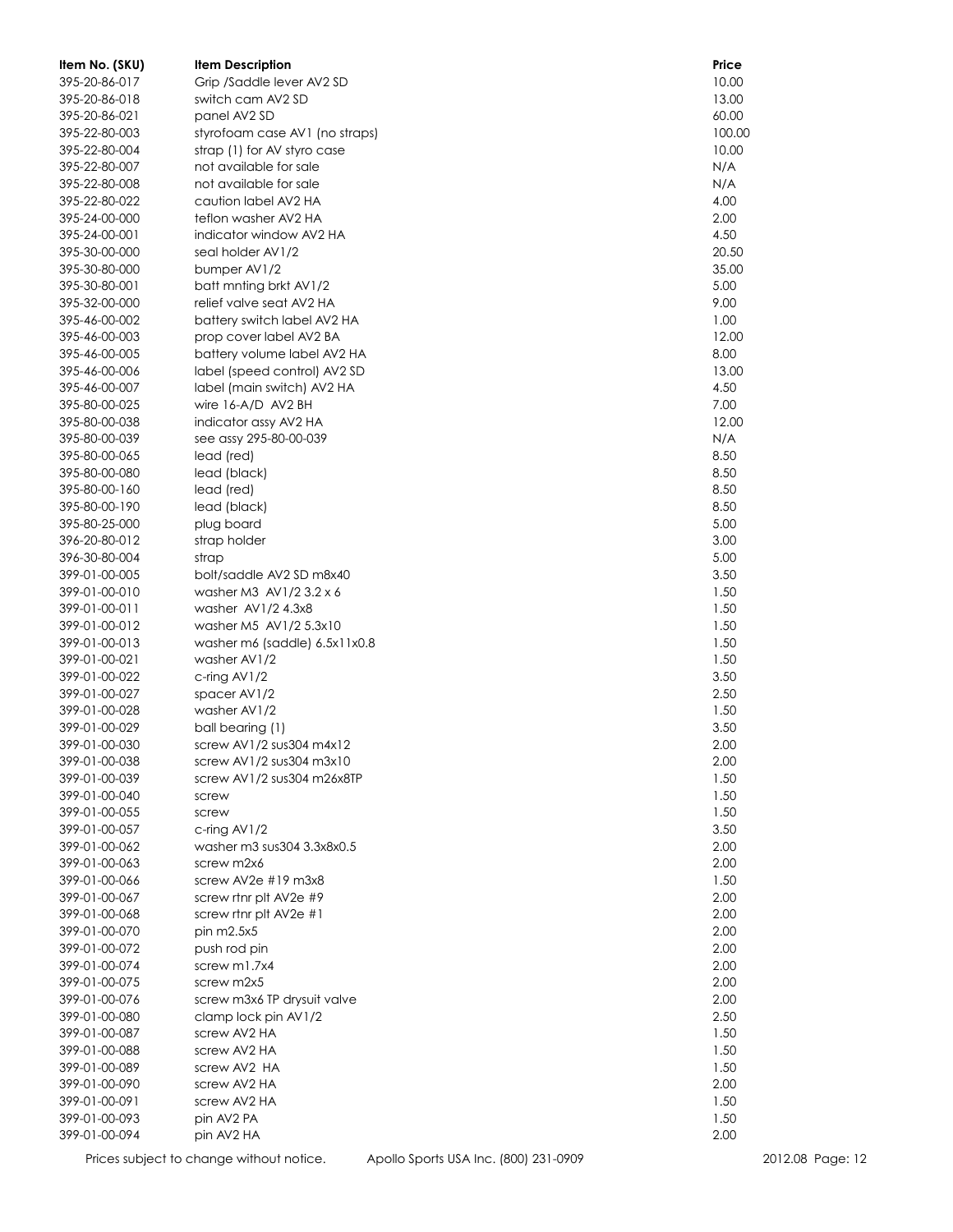| Item No. (SKU)                 | <b>Item Description</b>                      | Price          |
|--------------------------------|----------------------------------------------|----------------|
| 399-01-00-095                  | e-ring AV2 HA                                | 2.00           |
| 399-01-00-100                  | screw AV1/2                                  | 2.00           |
| 399-01-00-103                  | screw                                        | 2.00           |
| 399-01-00-108                  | screw                                        | 2.00           |
| 399-01-00-109                  | screw                                        | 2.00           |
| 399-01-00-110                  | screw sus304 m3x10                           | 2.00           |
| 399-01-00-114                  | screw m5x8 sus034 - TL                       | 2.00           |
| 399-01-00-115                  | screw sus304 m4x10 cstrap/PH2                | 2.00           |
| 399-01-00-118                  | screw sus304 torques 20 (T20)                | 2.00           |
| 399-01-00-120                  | nylon nut m3                                 | 3.00           |
| 399-01-00-141                  | screw m3x16                                  | 2.00           |
| 399-01-00-204                  | screw AV2 HA                                 | 1.50           |
| 399-01-00-205                  | screw                                        | 1.00           |
| 399-01-00-208                  | screw                                        | 1.50           |
| 399-01-00-250                  | pin $AV1/2$                                  | 4.00           |
| 399-01-00-280                  | pin                                          | 4.00           |
| 399-01-00-308                  | screw SUS M3X8                               | 1.50           |
| 399-01-00-500                  | screw AV1/2 M2.6X15X4.6 TP                   | 2.00           |
| 399-01-00-501                  | screw AV1/2 PLT M3X12                        | 2.00           |
| 399-01-00-502                  | screw AV1/2 M3X10 TP                         | 2.00           |
| 399-01-00-503                  | screw AV1/2 M3.5X8 TP                        | 2.00           |
| 399-01-00-504                  | screw AV1/2 M4X16X7 TP                       | 2.00           |
| 399-01-00-505                  | screw AV1/2 M4X22                            | 2.00           |
| 399-01-00-506                  | screw AV1/2 M4X30X7 TP                       | 2.00           |
| 399-01-00-507                  | screw AV1/2 M5X30                            | 2.00           |
| 399-01-00-508                  | screw AV1/2 M4X6X7                           | 2.00           |
| 399-01-00-510                  | hex nut AV1/2 M4P-0.7                        | 2.00           |
| 399-01-00-512                  | screw AV1/2 M5X20X10                         | 2.00           |
| 399-01-00-520                  | nut/hex AV1/2 M4                             | 2.00           |
| 399-01-00-521                  | screw AV1/2 M3X16 TP                         | 2.00           |
| 399-01-00-601                  | screw AV1/2 M3.5X10 TP                       | 1.50           |
| 399-01-00-602                  | screw m3.5 x 12 AV1/2                        | 2.00           |
| 399-01-00-605                  | spacer (nut) AV1/2 C3601BNICR                | 2.00           |
| 399-01-00-701                  | nut for bc                                   | 2.00           |
| 399-01-00-750                  | lock nut AV2 SD                              | 9.50           |
| 399-01-00-752                  | hexagon cap nut                              | 2.50           |
| 399-01-00-754                  | lock nut (saddle)                            | 9.50           |
| 399-01-04-044                  | screw                                        | 2.00           |
| 399-01-04-057                  | screw                                        | 2.00           |
| 399-01-04-061                  | screw AV2 BH m3x6                            | 1.50           |
| 399-01-04-701                  | nut/hex AV2 BH                               | 1.50           |
| 399-02-00-001                  | bearing 001 AV1/2                            | 42.00          |
| 399-02-00-002                  | bearing 002 AV1/2                            | 42.00          |
| 399-02-00-003                  | bearing 003 AV1/2                            | 122.00         |
| 399-04-00-001                  | screws (4 pcs)                               | 8.00           |
| 399-05-00-004                  | washer m6                                    | 1.50           |
| 399-05-00-009                  | washer m4                                    | 1.50           |
| 399-05-00-011                  | washer/spring pbsp m3 AV1/2                  | 1.50           |
| 399-05-00-012                  | spring m4 washer AV1/2                       | 1.50           |
| 399-05-00-101                  | retaining ring                               | 3.00           |
| 399-05-00-104                  | $E$ -ring                                    | 2.00           |
| 399-05-04-002                  | washer B                                     | 2.00           |
| 399-05-04-020                  | washer                                       | 2.00           |
| 399-08-00-411                  | HP filter (flat) Model 101-107               | 11.00          |
| 399-08-00-412                  | HP filter (bucket) Model 110 - 320<br>filter | 32.00          |
| 399-08-00-413                  |                                              | 11.00          |
| 399-09-00-002                  | clip                                         | 2.00           |
| 399-09-00-100                  | washer                                       | 3.00           |
| 399-09-00-502                  | valve core 9000                              | 8.00           |
| 399-09-09-000                  | driver (-)                                   | 26.00          |
| 399-09-09-001<br>399-09-09-002 | driver $(+)$                                 | 26.00<br>22.00 |
| 399-09-09-003                  | spanner                                      | 48.00          |
|                                | spanner 5/8 x 19/32                          |                |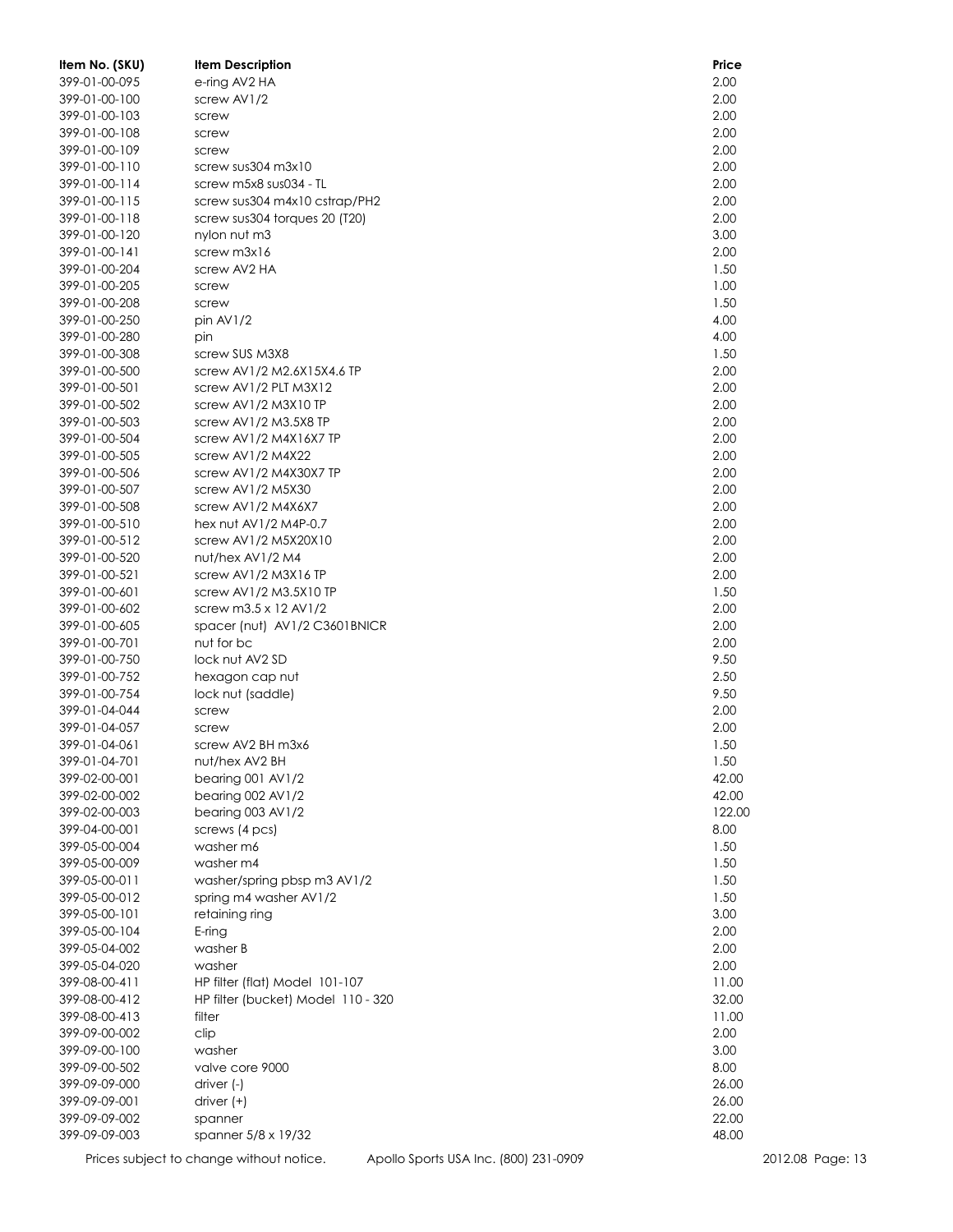| Item No. (SKU) | <b>Item Description</b>       | Price  |
|----------------|-------------------------------|--------|
| 399-09-09-004  | spanner 1/2 x 19/16           | 44.00  |
| 399-09-09-005  | spanner 11/16 x 3/4           | 64.00  |
| 399-09-09-007  | circlip pliers                | 86.00  |
| 399-09-09-008  | snips                         | 108.00 |
| 399-09-09-009  | snips                         | 108.00 |
| 399-22-80-011  | nylon cloth                   | 1.50   |
| 399-29-00-002  | screw plastic m3x8            | 1.50   |
| 399-29-70-100  | clamp (tie stay)              | 2.00   |
| 399-29-80-100  | nylon clamp                   | 2.30   |
| 399-29-80-150  | nylon clamp (tie stay)        | 1.00   |
| 399-30-00-022  | seal o-ring                   | 2.00   |
| 399-30-00-120  | oring seal AV1/2              | 1.50   |
| 399-30-00-152  | oring gear case AV1/2         | 9.00   |
| 399-30-00-153  | oring gear case AV1/2         | 9.00   |
| 399-30-00-177  | oring body - red AV1/2        | 36.00  |
| 399-30-00-236  | o-ring prop (236) AV1/2       | 5.50   |
| 399-30-00-239  | o-ring prop (239) AV1/2       | 5.50   |
| 399-30-00-268  | oring housing AV1/2           | 36.00  |
| 399-30-00-270  | oring body - bk AV1/2         | 36.00  |
| 399-30-80-008  | oring AV1/2                   | 2.00   |
| 399-30-80-009  | oring AV1/2                   | 2.50   |
| 399-30-80-011  | o-ring 3/8 plug               | 2.50   |
| 399-30-90-003  | oring AV2 HA P-3/HS75         | 2.00   |
| 399-30-90-006  | oring P-6/HS50                | 2.50   |
| 399-30-90-012  | o-ring P-12                   | 2.00   |
| 399-30-90-025  | oring P-25/HS50               | 3.00   |
| 399-30-92-000  | oring P-3/HS75                | 2.00   |
| 399-30-92-004  | o-ring P-7/HS75               | 3.00   |
| 399-30-92-011  | o-ring $P-12/HST5$            | 2.00   |
| 399-30-92-013  | o-ring P-14/HS75              | 2.00   |
| 399-30-94-004  | o-ring P-7                    | 3.00   |
| 399-33-90-504  | o-ring S-4/HS50               | 2.50   |
| 399-33-90-515  | o-ring S-20/HS50              | 2.50   |
| 399-33-90-556  | o-ring S-56/HS50              | 2.50   |
| 399-33-92-500  | o-ring S-3/HS75               | 2.50   |
| 399-33-92-503  | o-ring S-6/HS75               | 2.00   |
| 399-33-92-504  | o-ring S-7/HS75               | 2.50   |
| 399-33-92-505  | o-ring S-8/HS75               | 2.00   |
| 399-33-92-511  | o-ring S-14/HS75              | 2.00   |
| 399-33-93-517  | oring - swivel S-16/HS50      | 4.00   |
| 399-33-93-518  | oring - swivel S-18           | 2.50   |
| 399-35-32-011  | o-ring ARP-011                | 1.50   |
| 399-35-90-008  | o-ring ARP-008/HS50           | 3.00   |
| 399-35-90-013  | o-ring ARP-013/HS50           | 3.00   |
| 399-35-90-034  | o-ring arp-034/HS50           | 2.50   |
| 399-35-90-116  | o-ring arp-116/HS50           | 2.00   |
| 399-35-90-146  | o-ring ARP-146/HS50           | 3.50   |
| 399-35-90-210  | o-ring ARP-210/HS50           | 2.00   |
| 399-35-92-006  | o-ring ARP-006/HS75           | 2.00   |
| 399-35-92-010  | o-ring ARP-010/HS75           | 2.00   |
| 399-35-92-011  | o-ring ARP-011/HS75           | 2.00   |
| 399-35-92-012  | o-ring ARP-012/HS75           | 2.00   |
| 399-35-92-013  | o-ring ARP-013/HS75           | 2.60   |
| 399-35-92-014  | oring arp-014/HS75            | 2.60   |
| 399-35-92-015  | o-ring $ARP-015/HS75$         | 2.60   |
| 399-35-92-016  | o-ring $ARP-016/HS75$         | 2.00   |
| 399-35-92-017  | o-ring ARP-017/HS75           | 2.60   |
| 399-35-92-020  | o-ring ARP-020 (bfilt 7)/HS75 | 2.60   |
| 399-35-92-022  | o-ring ARP-022 reg/AV2/HS75   | 2.00   |
| 399-35-92-023  | o-ring ARP-023/HS75           | 2.60   |
| 399-35-92-025  | o-ring ARP-025/HS75           | 2.00   |
| 399-35-92-060  | oring ARP-023/HS75 (DRYLUBE)  | 2.20   |
| 399-35-92-104  | oring ARP-104/HS75            | 2.00   |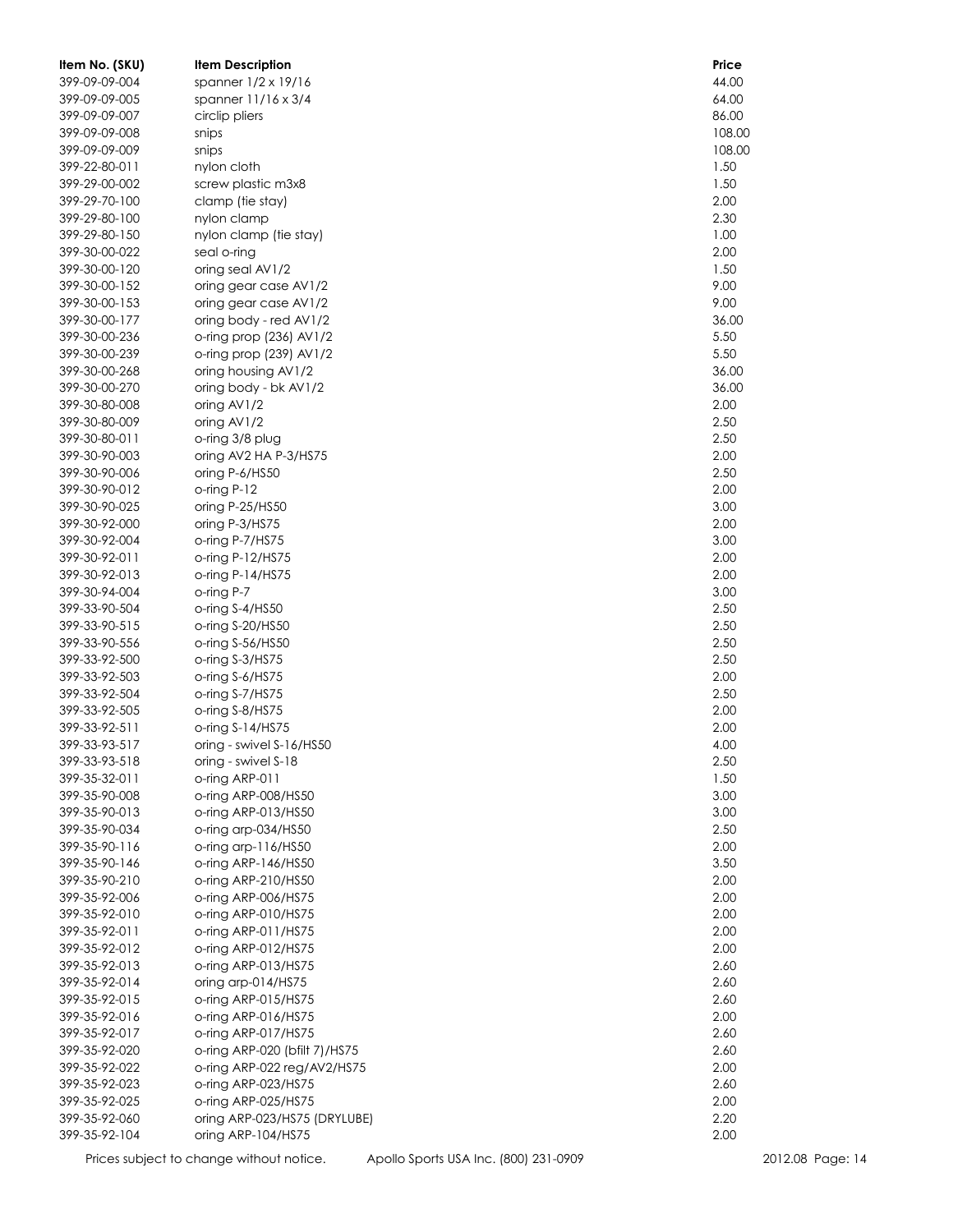| Item No. (SKU)     | <b>Item Description</b>             | Price  |
|--------------------|-------------------------------------|--------|
| 399-35-92-110      | oring ARP-110/HS75                  | 2.00   |
| 399-35-94-003      | o-ring ARP-003/HS90                 | 2.00   |
| 399-35-94-013      | o-ring ARP-013/HS90                 | 2.00   |
| 399-35-94-017      | o-ring ARP-017/HS90                 | 2.60   |
| 399-35-94-214      | o-ring ARP-214/HS90                 | 3.00   |
| 399-36-00-000      | seal AV1/2 FA FAJ1 10x25x7          | 14.00  |
| 399-38-98-003      | oring ARP-003/HS90 (VITON)          | 5.50   |
| 399-38-98-006      | oring ARP-006/HS90 (VITON)          | 6.00   |
| 399-38-98-011      | oring ARP-011/HS90 (VITON)          | 8.00   |
| 399-38-98-012      | oring ARP-012/HS90 (VITON)          | 8.60   |
| 399-38-98-015      | oring ARP-015/HS90 (VITON)          | 14.00  |
| 399-38-98-017      | oring ARP-017/HS90 (VITON)          | 18.50  |
| 399-38-98-112      | oring ARP-112/HS90 (VITON)          | 8.00   |
| 399-39-00-001      | rotation seal L (DRS10L) AV         | 17.00  |
| 399-39-70-001      | o-ring (valve seat car assy b)      | 4.50   |
| 399-39-80-006      | screw cover (bc)                    | 2.00   |
| 399-50-90-001      | gear - av1 (LGU75-5C)               | 130.00 |
| 399-80-00-009      | use no. 295-81-00-015               | N/A    |
| 399-80-00-015      | diode AV (NEC IS-95)                | 10.00  |
| 399-80-00-109      | bulb/krypton                        | 4.50   |
| 399-80-00-110      | thermal protector assy(110cel)      | 34.50  |
| 399-80-00-134      | spare bulb Halogen Light            | 23.50  |
| 399-80-00-136      | <b>Bulb Halogen Verify B4 Quote</b> | 682.00 |
| 399-81-00-010      | Battery PL-2 Verify B4 Quote        | 128.00 |
| <b>BFT-CFBTL</b>   | storage bottle - char filter        | 8.00   |
| BFT-OR-10-012      | use 1SK-09-BF                       | N/A    |
| BFT-OR-10-038      | use 1SK-09-BF                       | N/A    |
| BFT-UG-01-012      | UG Kit (o/w valve) BFT 1/2"         | 50.00  |
| BFT-UG-01-038      | UG Kit (o/w valve) BFT 3/8"         | 50.00  |
| <b>BFT-WICKBTL</b> | storage bottle - wick               | 8.00   |
| BMC-OR-20-012      | use 1SK-09-MF-012                   | N/A    |
| BMC-OR-20-038      | use 1SK-09-MF-038                   | N/A    |
| ORING-DVADV        | oring dive advisor                  | N/A    |
| ORING-NANO         | oring nano                          | N/A    |
|                    |                                     |        |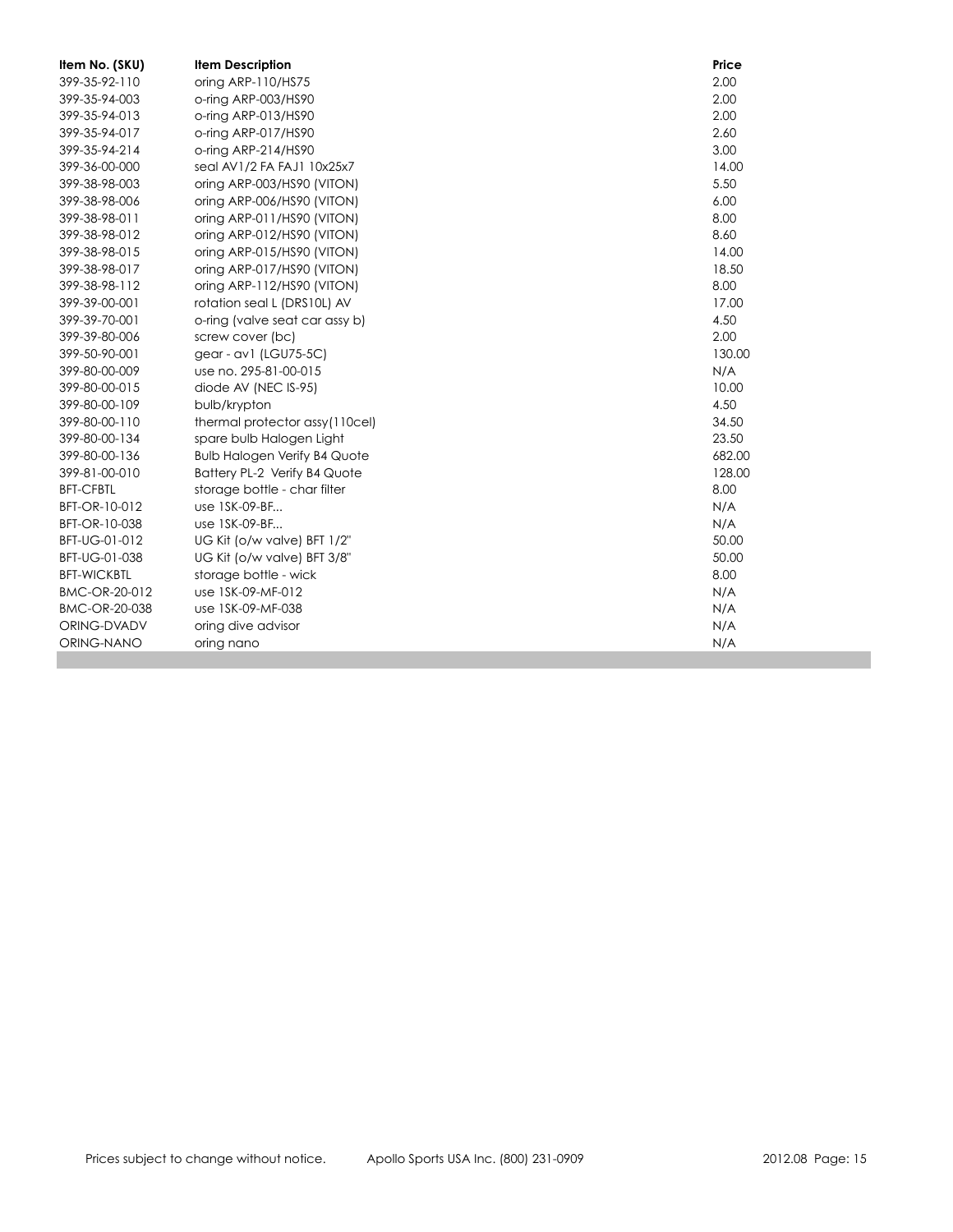| Kit Number    | <b>Kit Description</b>        |               | Component No. (SKU) Component Description  | Included W/Kit |
|---------------|-------------------------------|---------------|--------------------------------------------|----------------|
|               |                               |               |                                            |                |
| ISK-09-01-101 | Service Kit 1st Stage 101     | 399-08-00-411 | HP filter (flat) $(#21)$                   | 1              |
| ISK-09-01-101 | Service Kit 1st Stage 101     | 399-35-92-006 | o-ring ARP-006/HS75 (#24)                  |                |
| 1SK-09-01-102 | Service Kit 1st Stage 102     | 399-08-00-411 | HP filter (flat) (#12 or #11[Yr 1994+])    |                |
| 1SK-09-01-102 | Service Kit 1st Stage 102     | 399-35-92-006 | o-ring ARP-006/HS75(#28 or #27[Yr 1994+])  |                |
| 1SK-09-01-102 | Service Kit 1st Stage 102     | 399-35-92-011 | o-ring ARP-011/HS75 (#9 or #8[Yr 1994+])   |                |
| 1SK-09-01-102 | Service Kit 1st Stage 102     | 399-35-92-017 | o-ring ARP-017/HS75 (#25 or #24[Yr 1994+]) |                |
| ISK-09-01-105 | Service Kit 1st Stage 105     | 112-02-00-002 | moisture wick 105 (42mm) (#11)             |                |
| 1SK-09-01-105 | Service Kit 1st Stage 105     | 112-02-80-002 | charcoal filter 105 (#9)                   |                |
| 1SK-09-01-105 | Service Kit 1st Stage 105     | 399-08-00-411 | HP filter (flat) (#31)                     |                |
| 1SK-09-01-105 | Service Kit 1st Stage 105     | 399-30-92-004 | o-ring P-7/HS75 (#12)                      |                |
| 1SK-09-01-105 | Service Kit 1st Stage 105     | 399-30-92-013 | o-ring P-14/HS75 (#6A)                     |                |
| 1SK-09-01-105 | Service Kit 1st Stage 105     | 399-35-92-006 | o-ring ARP-006/HS75 (#34)                  |                |
| 1SK-09-01-105 | Service Kit 1st Stage 105     | 399-35-92-022 | o-ring ARP-022 reg/AV2/HS75 (#7,13b)       | $\overline{2}$ |
| 1SK-09-01-105 | Service Kit 1st Stage 105     | 399-35-92-025 | o-ring ARP-025/HS75 (#14)                  |                |
| 1SK-09-01-107 | Service Kit 1st Stage 107     | 112-02-00-003 | moisture wck 07/10/biof (47mm) (#14)       |                |
| ISK-09-01-107 | Service Kit 1st Stage 107     | 112-02-80-003 | char filter biof/biomc/107/110 (#12)       |                |
| 1SK-09-01-107 | Service Kit 1st Stage 107     | 399-08-00-411 | HP filter (flat) (#34)                     |                |
| 1SK-09-01-107 | Service Kit 1st Stage 107     | 399-30-92-004 | o-ring P-7/HS75 (#15)                      |                |
| 1SK-09-01-107 | Service Kit 1st Stage 107     | 399-35-92-006 | o-ring ARP-006/HS75 (#37)                  |                |
| ISK-09-01-107 | Service Kit 1st Stage 107     | 399-35-92-015 | o-ring ARP-015/HS75 (#8)                   |                |
| 1SK-09-01-107 | Service Kit 1st Stage 107     | 399-35-92-020 | o-ring ARP-020 (bfilt 7)/HS75 (#16)        |                |
| 1SK-09-01-107 | Service Kit 1st Stage 107     | 399-35-92-060 | oring ARP-023/HS75 (DRYLUBE) (#10,17)      | $\overline{2}$ |
| 1SK-09-01-110 | Service Kit 1st Stage 110     | 112-02-00-003 | moisture wck 07/10/biof (47mm) (#36)       |                |
| 1SK-09-01-110 | Service Kit 1st Stage 110     | 112-02-80-003 | char filter biof/biomc/107/110 (#32)       |                |
| 1SK-09-01-110 | Service Kit 1st Stage 110     | 310-20-70-000 | back up ring (#28a)                        |                |
| 1SK-09-01-110 | Service Kit 1st Stage 110     | 399-30-92-004 | o-ring P-7/HS75 (#35)                      |                |
| 1SK-09-01-110 | Service Kit 1st Stage 110     | 399-35-92-006 | o-ring ARP-006/HS75 (#28b)                 |                |
| 1SK-09-01-110 | Service Kit 1st Stage 110     | 399-35-92-015 | o-ring ARP-015/HS75 (#10)                  |                |
| 1SK-09-01-110 | Service Kit 1st Stage 110     | 399-35-92-020 | o-ring ARP-020 (bfilt 7)/HS75 (#33)        | $\mathbf{2}$   |
| 1SK-09-01-110 | Service Kit 1st Stage 110     | 399-35-92-023 | o-ring ARP-023/HS75 (#31)                  |                |
| 1SK-09-01-110 | Service Kit 1st Stage 110     | 399-35-94-017 | o-ring ARP-017/HS90 (#26)                  |                |
| 1SK-09-1X-110 | Service Kit 1st Stage 110 NRX | 112-02-00-003 | moisture wick 07/10/biof (47mm) (#36)      |                |
| 1SK-09-1X-110 | Service Kit 1st Stage 110 NRX | 112-02-80-003 | char filter biof/biomc/107/110 (#32)       |                |
| 1SK-09-1X-110 | Service Kit 1st Stage 110 NRX | 310-20-70-000 | back up ring (#28a)                        |                |
| 1SK-09-1X-110 | Service Kit 1st Stage 110 NRX | 399-30-92-004 | o-ring P-7/HS75 (#35)                      |                |
| 1SK-09-1X-110 | Service Kit 1st Stage 110 NRX | 399-35-92-020 | o-ring ARP-020 (bfilt 7)/HS75 (#33)        |                |
| 1SK-09-1X-110 | Service Kit 1st Stage 110 NRX | 399-35-92-023 | o-ring ARP-023/HS75 (#31)                  |                |
| 1SK-09-1X-110 | Service Kit 1st Stage 110 NRX | 399-38-98-006 | oring ARP-006/HS90 (VITON) (#28b)          |                |
| 1SK-09-1X-110 | Service Kit 1st Stage 110 NRX | 399-38-98-015 | oring ARP-015/HS90 (VITON) (#10)           |                |
| 1SK-09-1X-110 | Service Kit 1st Stage 110 NRX | 399-38-98-017 | oring ARP-017/HS90 (VITON) (#26)           |                |
| 1SK-09-1X-210 | Service Kit 1st Stage 210 NRX | 112-02-80-003 | char filter biof/biomc/107/110 (#30)       |                |
| 1SK-09-1X-210 | Service Kit 1st Stage 210 NRX | 310-20-70-000 | back up ring (#26a)                        |                |
| 1SK-09-1X-210 | Service Kit 1st Stage 210 NRX | 399-38-98-006 | oring ARP-006/HS90 (VITON) (#26b)          |                |
| 1SK-09-1X-210 | Service Kit 1st Stage 210 NRX | 399-35-92-023 | o-ring ARP-023/HS75 (#29)                  |                |
| 1SK-09-1X-210 | Service Kit 1st Stage 210 NRX | 399-38-98-017 | oring ARP-017/HS90 (VITON) (#24)           |                |
| 1SK-09-1X-230 | Service Kit 1st Stage 230 NRX | 112-02-00-003 | moisture wick 07/10/biof (47mm) (#34)      |                |
| 1SK-09-1X-230 | Service Kit 1st Stage 230 NRX | 112-02-80-003 | char filter biof/biomc/107/110 (#30)       |                |
| 1SK-09-1X-230 | Service Kit 1st Stage 230 NRX | 310-20-70-000 | back up ring (#26a)                        |                |
| 1SK-09-1X-230 | Service Kit 1st Stage 230 NRX | 399-30-92-004 | o-ring P-7/HS75 (#33)                      |                |
| 1SK-09-1X-230 | Service Kit 1st Stage 230 NRX | 399-35-92-020 | o-ring ARP-020/HS75 (#31)                  |                |
| 1SK-09-1X-230 | Service Kit 1st Stage 230 NRX | 399-35-92-023 | o-ring ARP-023/HS75 (#29 x2)               | $\overline{2}$ |
| 1SK-09-1X-230 | Service Kit 1st Stage 230 NRX | 399-38-98-006 | oring ARP-006/HS90(VITON) (#26b)           |                |
| 1SK-09-1X-230 | Service Kit 1st Stage 230 NRX | 399-38-98-017 | oring ARP-017/HS90 (VITON) (#24)           |                |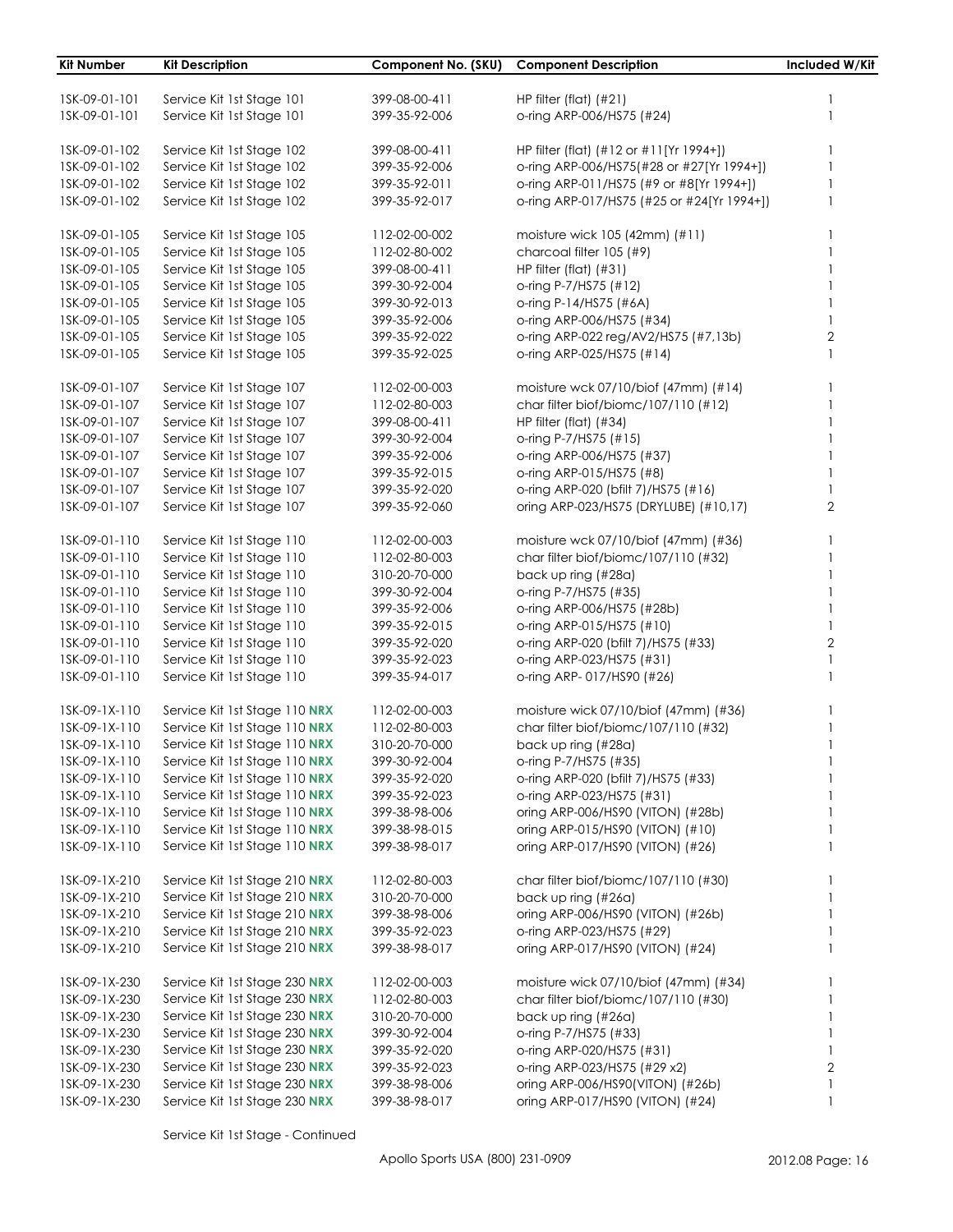| <b>Kit Number</b> | <b>Kit Description</b>         | Component No. (SKU) | <b>Component Description</b>            | Included W/Kit |
|-------------------|--------------------------------|---------------------|-----------------------------------------|----------------|
|                   |                                |                     |                                         |                |
| 1SK-09-1X-320     | Service Kit 1st Stage 320 NRX  | 310-20-70-000       | back up ring (#29a)                     |                |
| 1SK-09-1X-320     | Service Kit 1st Stage 320 NRX  | 399-38-98-006       | oring ARP-006/HS90 (VITON) (#29b)       |                |
| 1SK-09-1X-320     | Service Kit 1st Stage 320 NRX  | 399-38-98-017       | oring ARP-017/HS90 (VITON) (#27)        |                |
| 1SK-09-XD-320     | Serv Kit 1st Stage 320 NRX DIN | 310-20-70-000       | back up ring (#28a)                     |                |
| 1SK-09-XD-320     | Serv Kit 1st Stage 320 NRX DIN | 399-38-98-006       | oring ARP-006/HS90 (VITON) (#28b)       |                |
| 1SK-09-XD-320     | Serv Kit 1st Stage 320 NRX DIN | 399-38-98-011       | oring ARP-011/HS90 (VITON) (#8)         |                |
| 1SK-09-XD-320     | Serv Kit 1st Stage 320 NRX DIN | 399-38-98-017       | oring ARP-017/HS90 (VITON) (#26)        |                |
| 1SK-09-XD-320     | Serv Kit 1st Stage 320 NRX DIN | 399-38-98-112       | oring ARP-112/HS90 (VITON) (#7)         |                |
| 1SK-09-02-BAS     | Serv Kit 2nd Stage BAS         | 310-30-80-013       | valve seat (#26)                        |                |
| 1SK-09-02-BAS     | Serv Kit 2nd Stage BAS         | 399-01-00-120       | nylon nut $(\#15)$                      |                |
| 1SK-09-02-BAS     | Serv Kit 2nd Stage BAS         | 399-35-92-010       | o-ring ARP-010/HS75 (#22)               |                |
| 1SK-09-02-BAS     | Serv Kit 2nd Stage BAS         | 399-35-92-011       | o-ring ARP-011/HS75 (#3)                |                |
| 1SK-09-02-BAS     | Serv Kit 2nd Stage BAS         | 399-35-92-013       | o-ring ARP-013/HS75 (#4)                |                |
| 1SK-09-02-BAS     | Serv Kit 2nd Stage BAS         | 399-35-92-014       | oring arp-014/HS75 (#20)                |                |
| 1SK-09-02-BAS     | Serv Kit 2nd Stage BAS         | 399-35-92-015       | o-ring ARP-015/HS75 (#9,28)             | $\overline{2}$ |
| 1SK-09-02-BIO     | Serv Kit 2nd Stage Bio         | 310-30-80-013       | valve seat (#24)                        |                |
| 1SK-09-02-BIO     | Serv Kit 2nd Stage Bio         | 399-01-00-120       | nylon nut (#15)                         |                |
| 1SK-09-02-BIO     | Serv Kit 2nd Stage Bio         | 399-35-92-010       | o-ring ARP-010/HS75 (#21)               |                |
| 1SK-09-02-BIO     | Serv Kit 2nd Stage Bio         | 399-35-92-011       | o-ring ARP-011/HS75 (#3)                |                |
| 1SK-09-02-BIO     | Serv Kit 2nd Stage Bio         | 399-35-92-013       | o-ring ARP-013/HS75 (#4)                |                |
| 1SK-09-02-BIO     | Serv Kit 2nd Stage Bio         | 399-35-92-014       | oring arp-014/HS75 (#19)                |                |
| 1SK-09-02-BIO     | Serv Kit 2nd Stage Bio         | 399-35-92-015       | o-ring ARP-015/HS75 (#9,26)             | $\overline{2}$ |
| 1SK-09-02-ECD     | Serv Kit 2nd Stage Ecodiver    | 210-01-00-014       | valve seat & carrier assy b (#21)       | 1              |
| 1SK-09-02-ECD     | Serv Kit 2nd Stage Ecodiver    | 399-35-90-008       | o-ring ARP-008/HS50 (#19)               | 1              |
| 1SK-09-02-ECD     | Serv Kit 2nd Stage Ecodiver    | 399-35-92-010       | o-ring ARP-010/HS75 (#4,24)             | $\sqrt{2}$     |
| 1SK-09-02-PRS     | Serv Kit 2nd Stage Ecodiver    | 399-35-92-011       | o-ring ARP-011/HS75 (#3)                | $\mathbf{1}$   |
| 1SK-09-02-ECD     | Serv Kit 2nd Stage Ecodiver    | 399-35-92-015       | o-ring ARP-015/HS75 (#15,17)            | $\mathbf{2}$   |
| 1SK-09-02-ECD     | Serv Kit 2nd Stage Ecodiver    | 399-39-70-001       | o-ring (valve seat car assy b) (#22 x2) | $\overline{2}$ |
| 1SK-09-02-PRB     | Serv Kit 2nd Stage PresBalance | 210-01-00-014       | valve seat & carrier assy b (#19)       | $\mathbf{1}$   |
| 1SK-09-02-PRB     | Serv Kit 2nd Stage PresBalance | 399-33-90-504       | o-ring S-4/HS50 (#31,35)                | $\mathbf{2}$   |
| 1SK-09-02-PRB     | Serv Kit 2nd Stage PresBalance | 399-33-92-504       | o-ring S-7/HS75 (#17)                   | $\mathbf{1}$   |
| 1SK-09-02-PRB     | Serv Kit 2nd Stage PresBalance | 399-35-92-010       | o-ring ARP-010/HS75 (#4)                | 1              |
| 1SK-09-02-PRB     | Serv Kit 2nd Stage PresBalance | 399-35-92-011       | o-ring ARP-011/HS75 (#3,15)             | 2              |
| 1SK-09-02-PRB     | Serv Kit 2nd Stage PresBalance | 399-35-92-015       | o-ring ARP-015/HS75 (#27)               | 1              |
| 1SK-09-02-PRB     | Serv Kit 2nd Stage PresBalance | 399-39-70-001       | o-ring (valve seat car assy b) (#20 x2) | 2              |
| 1SK-09-02-PRS     | Service Kit 2nd Stage Pres Std | 310-30-80-013       | valve seat (#18)                        |                |
| 1SK-09-02-PRS     | Service Kit 2nd Stage Pres Std | 399-33-90-504       | o-ring S-4/HS50 (#34)                   | 1              |
| 1SK-09-02-PRS     | Service Kit 2nd Stage Pres Std | 399-33-92-505       | o-ring S-8/HS75 (#30)                   | 1              |
| 1SK-09-02-PRS     | Service Kit 2nd Stage Pres Std | 399-35-92-010       | o-ring ARP-010/HS75 (#4)                | -1             |
| 1SK-09-02-PRS     | Service Kit 2nd Stage Pres Std | 399-35-92-011       | o-ring ARP-011/HS75 (#3,20)             | 2              |
| 1SK-09-02-PRS     | Service Kit 2nd Stage Pres Std | 399-35-92-015       | o-ring ARP-015/HS75 (#27)               | 1              |
| 1SK-09-02-PRX     | Serv Kit 2nd Stage Pres Ex2000 | 210-01-00-014       | valve seat & carrier assy b (#20)       | 1              |
| 1SK-09-02-PRX     | Serv Kit 2nd Stage Pres Ex2000 | 399-33-90-504       | o-ring S-4/HS50 (#32,36)                | 2              |
| 1SK-09-02-PRX     | Serv Kit 2nd Stage Pres Ex2000 | 399-33-92-504       | o-ring S-7/HS75 (#18)                   |                |
| 1SK-09-02-PRX     | Serv Kit 2nd Stage Pres Ex2000 | 399-35-92-011       | o-ring ARP-011/HS75 (#3,16)             | 2              |
| 1SK-09-02-PRX     | Serv Kit 2nd Stage Pres Ex2000 | 399-35-92-013       | o-ring ARP-013/HS75 (#4)                | 1              |
| 1SK-09-02-PRX     | Serv Kit 2nd Stage Pres Ex2000 | 399-35-92-015       | o-ring ARP-015/HS75 (#28)               |                |
| 1SK-09-02-PRX     | Serv Kit 2nd Stage Pres Ex2000 | 399-39-70-001       | o-ring (valve seat car assy b) (#21)    | $\mathbf{2}$   |